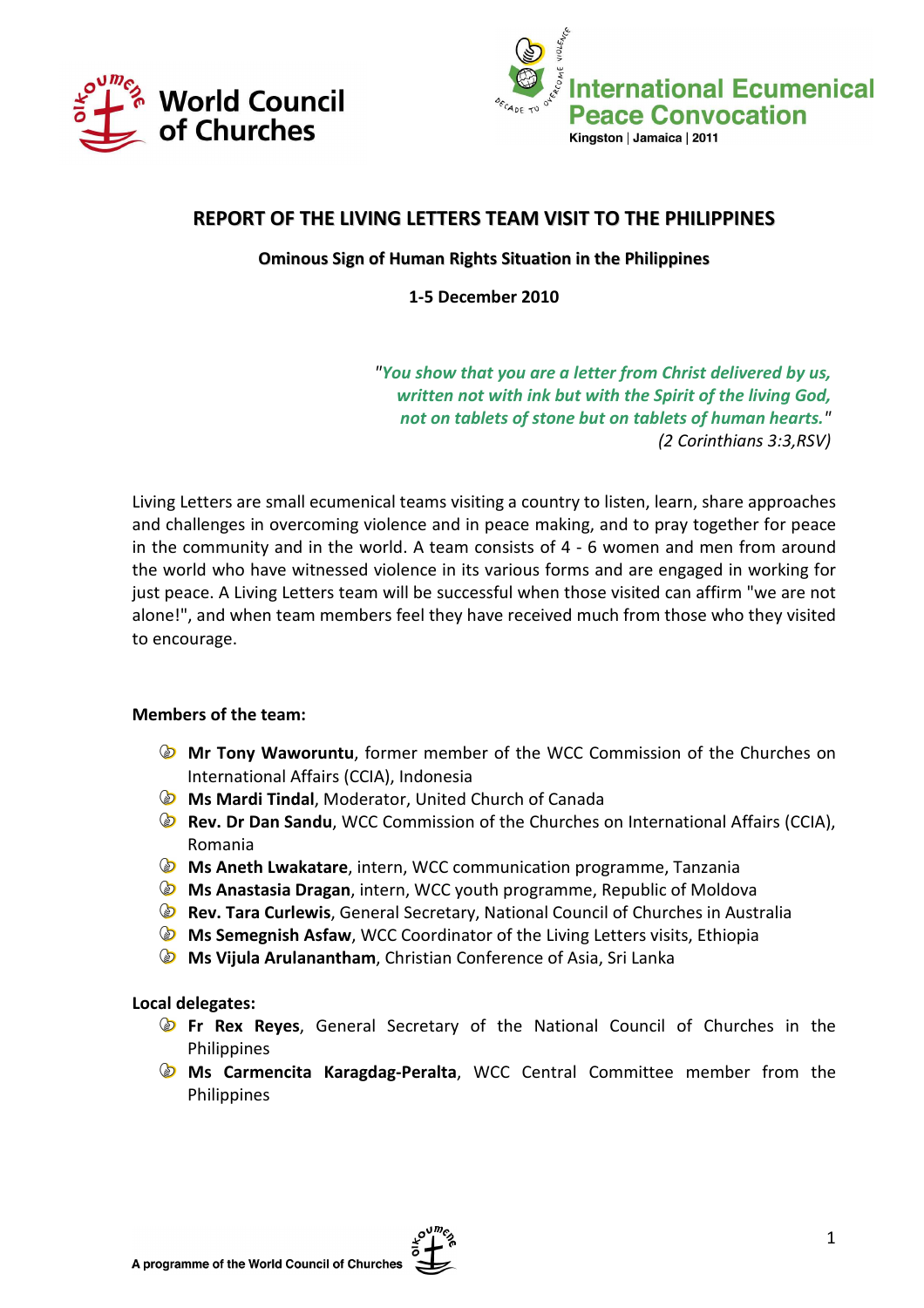



# Words of thanks to our hosts

We are grateful to the National Council of Churches of the Philippines (NCCP) for their dedication in the preparation of the programme of the visit, as well as for taking care of all our needs. Our heartfelt appreciation goes particularly to Fr Rex Reyes, General Secretary of NCCP, who coordinated our visit and accompanied us during the visit, together with Central committee member Ms Carmencita Karagdag. Fr Rex helped us understand the context by regularly interpreting for us what we were seeing and hearing. Our gratitude also go to all the people whom we met in the places we visited. It was a humbling experience to see and live their courage, compassion, dedication and commitment to the people they work with. Everywhere we were given time and the people we met with were kind enough to answer our many questions.



Members of the WCC Living Letters Team Photo WCC/ NCCP Staff

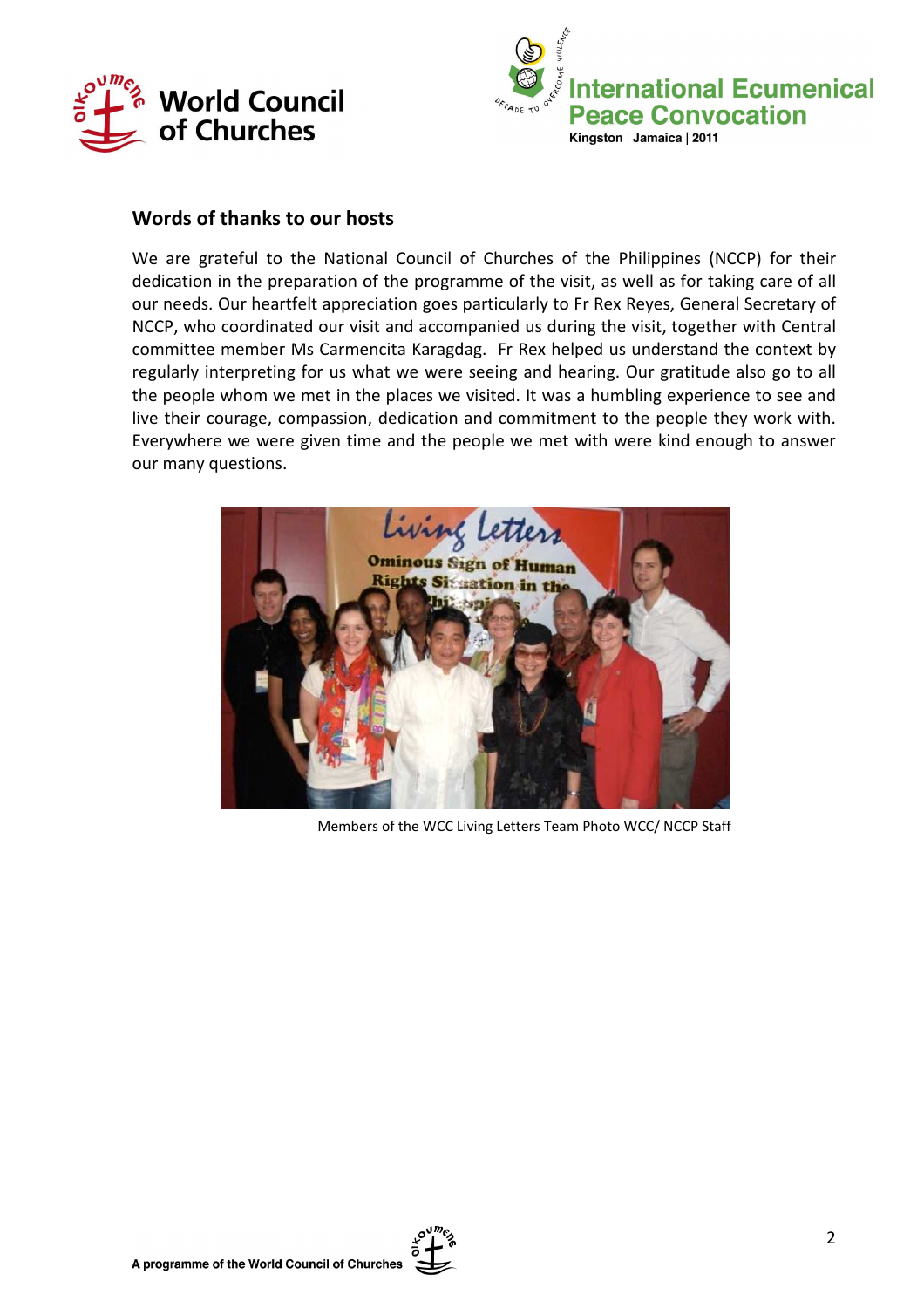



# I - BACKGROUND

The Philippine Archipelago is composed of 7,107 islands. Most of these islands are volcanic in origin. The archipelago has three major islands - Luzon, Visayas and Mindanao. Its capital is Manila and is located in the island of Luzon.

The Philippines is dubbed as one of the main "Christian" nation in Southeast Asia. About 90% of Filipinos are Christian. The other 10% are divided into other faiths including Islam, Buddhism, nature worshippers, etc. The official language is Filipino, which is a derivative of Tagalog. Tagalog is widely spoken in Central Luzon, Manila and South Luzon. Other major languages spoken are Cebuano, Ilokano, Hiligaynon or Ilonggo, Bicol, Waray, and Pampango.

The Philippines is also home to a number of Indigenous Peoples (IPs) whose ancestral domains are scattered all over the archipelago, each with their own tradition, culture and language. There are a total of 52 indigenous groups. Some of the indigenous peoples (IP) found in the Northern part of the Philippines are the Ifugao, Bontoc, Kalinga, Isneg, Ibaloy and Tingian. The Igorot are found in the Cordilleras in Northern Luzon. Some IPs in Central and Southern Luzon are the Agta/Dumagat, Batangan, Hanunuo and Remontado. In Negros and Panay Islands in the Visayas region are the Ati, Akeanon and the Tumanduk. Some of the IPs found in Mindanao generally called Lumad are the Teduray T'Boli, B'Iaan, Bagobo and Mandaya.

The Philippines is a democratic and republican State with a constitutional, representative, accountable and presidential form of government. The national normative framework for human rights protection consists of the Constitution, legislation, court decisions or jurisprudence, and customs and traditional practices.

The Constitution provides for the three major branches of Government:

- 1. the Executive headed by a President, assisted by the Vice-President,
- 2. The legislative branch employs the bi-cameral system: known as the congress, it is composed of two separate chambers, the House of Representatives (lower house) and the Senate (upper house).
- 3. The Judiciary with highest court in the land being the Supreme Court headed by a Chief Justice and 12 other justices.

#### Socio-Economic Setting

The Philippines faces many challenges including tens of millions in chronic poverty, extremes of social inequality, a recurring fiscal emergency, eroded long-term economic viability amid a still unfolding global financial crisis.

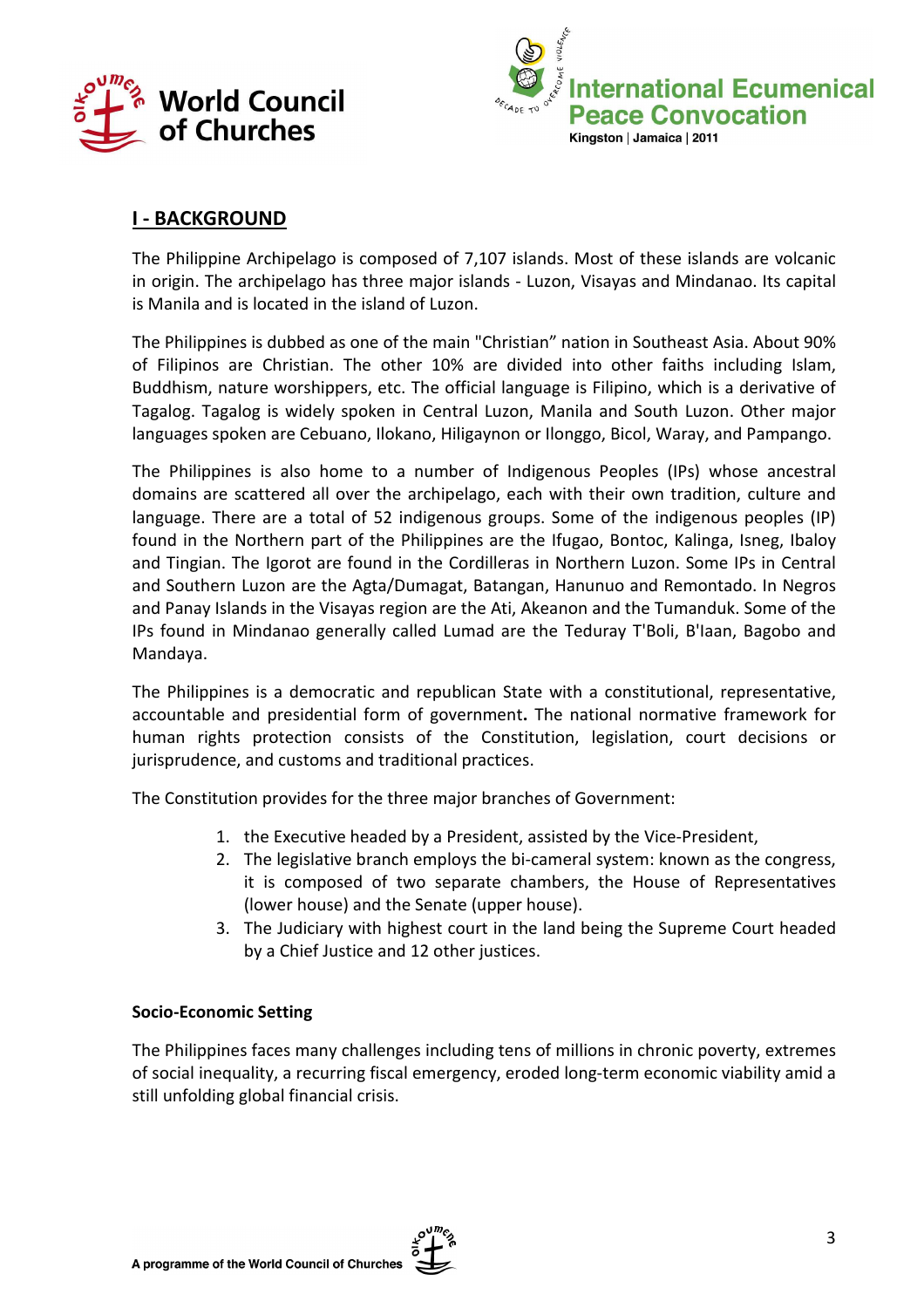



Many years of globalisation effects have seen economic results with greater trade and foreign investment accompanied by rapid growth. Also associated with globalisation is antidevelopmental outcomes displaying economic decline, increasing unemployment, growing



poverty and severe inequality.

Currently the economy is in a state of decline with Gross Domestic Product (GDP) in manufacturing (21.8%) being as small as in the 1950s and agriculture (18.1%) at its smallest in the country's recorded history.

The population of 94 million people are experiencing an increasing unemployment rate<sup>1</sup>: 11.2% in April 2010, along with increasing poverty - 66 million poor people i.e. 70% of the population live on less than US\$1.95 per day. However Filipinos in the poorest 10 % of the population live only on 18 peso (US\$0.40) per day. Severe and widening social inequalities are present with the net worth of the 20 richest Filipino families being \$20.4 billion which is equivalent to the combined yearly income of the poorest 11,000,000 families (approximately 55,000,000+ Filipinos).

Massive migration is also being experienced with over 3,900 people leaving the country every day; only a small percentage returns back to the Philippines. Currently approximately 9 million Filipinos live abroad supporting the Filipino economy through regular financial contributions to family members. These remittances have a significant role in family incomes, welfare and consumption but contribute little to boosting the domestic economic production.

#### Provision of Health Services

 $\overline{a}$ 

The trends towards privatisation of services have resulted in services not being accessible to many Filipinos. In health care there are only 13 hospital beds for every 10,000 people, and one government doctor and seven government nurses and midwives for every 30,000

 $1$  The criteria used to classify a person as employed is if they work one hour per week

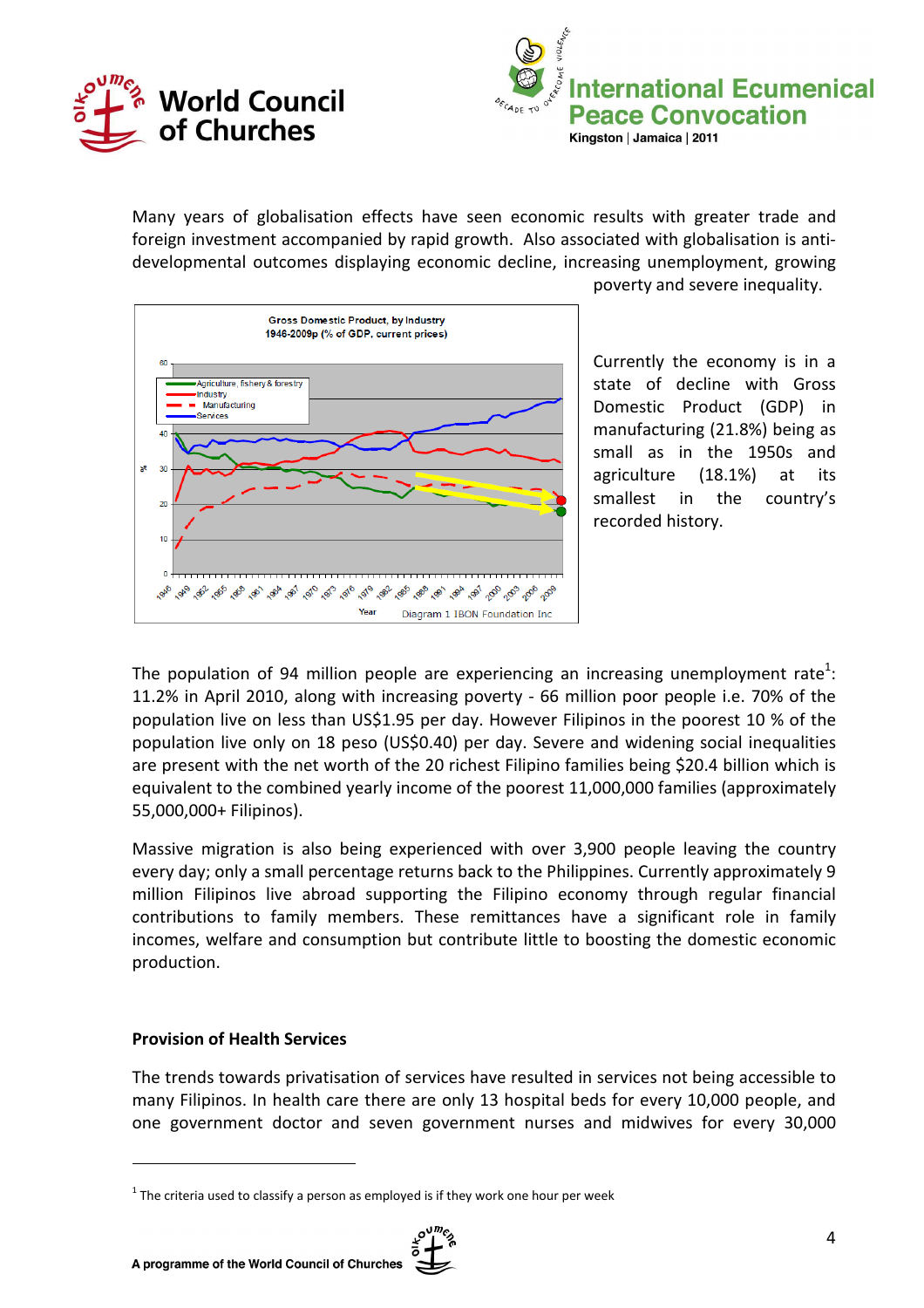



people. This is ironic for a country that is the biggest exporter of nurses and second biggest exporter of doctors in the world. Around 70% of nursing graduates and 68% of Filipino doctors work abroad.

### Political Setting

The Philippines is in an oligarchy situation and nepotism is exhibited as several members of the same family belong to the Congress.

There is a militaristic approach to armed conflicts in general.

- 2001 National Internal Security Plan (NISP), National Military Strategy (NMS), Oplan Bantay Laya 1 & 2
- Erratic peace talks with Communist Party of the Philippines (CPP)-New Peoples Army (NPA)- National Democratic Front of the Philippines (NDFP) and Moro Islamic Liberation Front (MILF)
- US military aid (2001-11): US\$427 million up to est. US\$1.3 billion; helicopters, aircraft, ships, boats, trucks, rifles, helmets, vests…

There are also strong political repression and human rights violations since 2001 including 1,206 extrajudicial killings, frustrated killings, abductions, 206 enforced disappearances and 356 political prisoners.

There is a chronic domestic human rights crisis with a bloody human rights track record through the implementation of the Counter-Insurgency program. Many perceive this as State Terrorism as several hundred have lost their lives since 2001.

"Cases of extra-judicial killings need to be solved, not just identify the perpetrator but have them captured and sent to jail." (Presidential candidate Benigno "Noynoy" Aquino during the meeting with EU ambassadors 21 March 2010)

"There can be no reconciliation without justice. When we allow crimes to go unpunished, we give consent to their occurring over and over again." (Inaugural Address of His Excellency BENIGNO S. AQUINO III President of the Philippines 30 June 2010).

However extra-judicial killings still occur and no investigations have taken place yet. Impunity still goes on as no perpetrators have been apprehended.

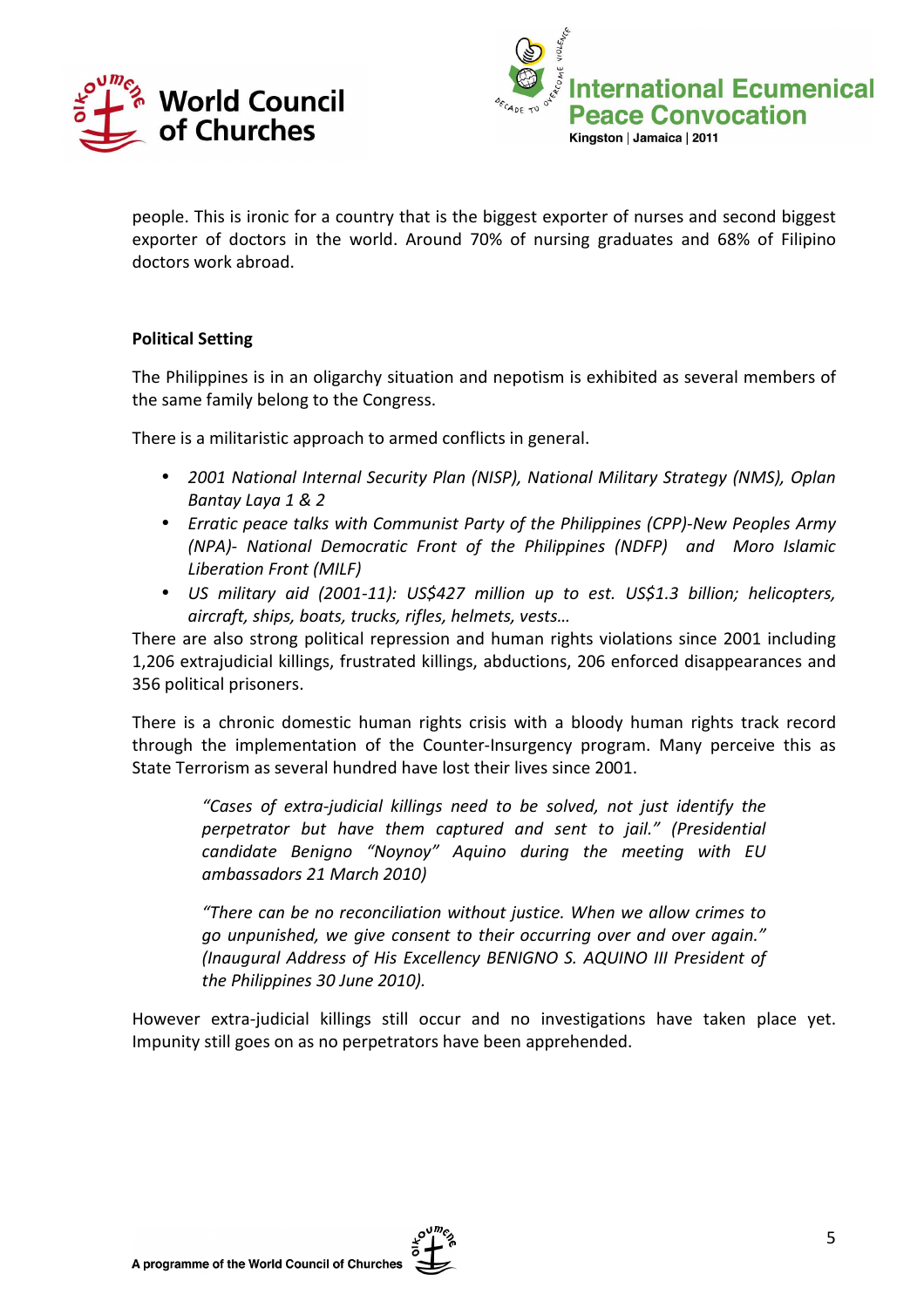



# II- THE LIVING LETTERS EXPERIENCE

### 1. Overview of Human Rights in the Philippines

The Constitution of the Philippines states;

"The State values the dignity of every human person and guarantees full respect for human rights" (Art. II, Section 11).

and

"The Congress shall give highest priority to the enactment of measures that protect and enhance the right of all the people to human dignity, reduce social, economic and political inequalities, and remove cultural inequities by equitably diffusing wealth and political power for the common good. (Article XIII, Section 1)"

As part of the overview the Living Letters team met with Marie Hilao-Enriquez, the chairperson of the human rights group Karapatan (Alliance for the Advancement of People's Rights), added: "Comparing the human rights situation we had in the past nine years, up to 2009, and the current state of affairs, nothing has really changed."

Extra-judicial killings, "frustrated" killings<sup>2</sup>, forced disappearances, abduction and other forms of human rights violence still remain the biggest threats in the Philippines.

Despite all the challenges that human rights advocacy organizations face in the Philippines, Hilao-Enriquez pointed to the cooperation of the NCCP as a positive factor, as well as the efforts by all its member churches in promoting respect for human rights.

We heard that in the last six months of the Arroyo Government there were:

**18** people killed

 $\overline{a}$ 

**1** enforced disappearance.

Whilst in the first four months of the new Aquino Government:

<sup>&</sup>lt;sup>2</sup> Term used to refer to attempted killings, i.e. people who survived an attempt to their life

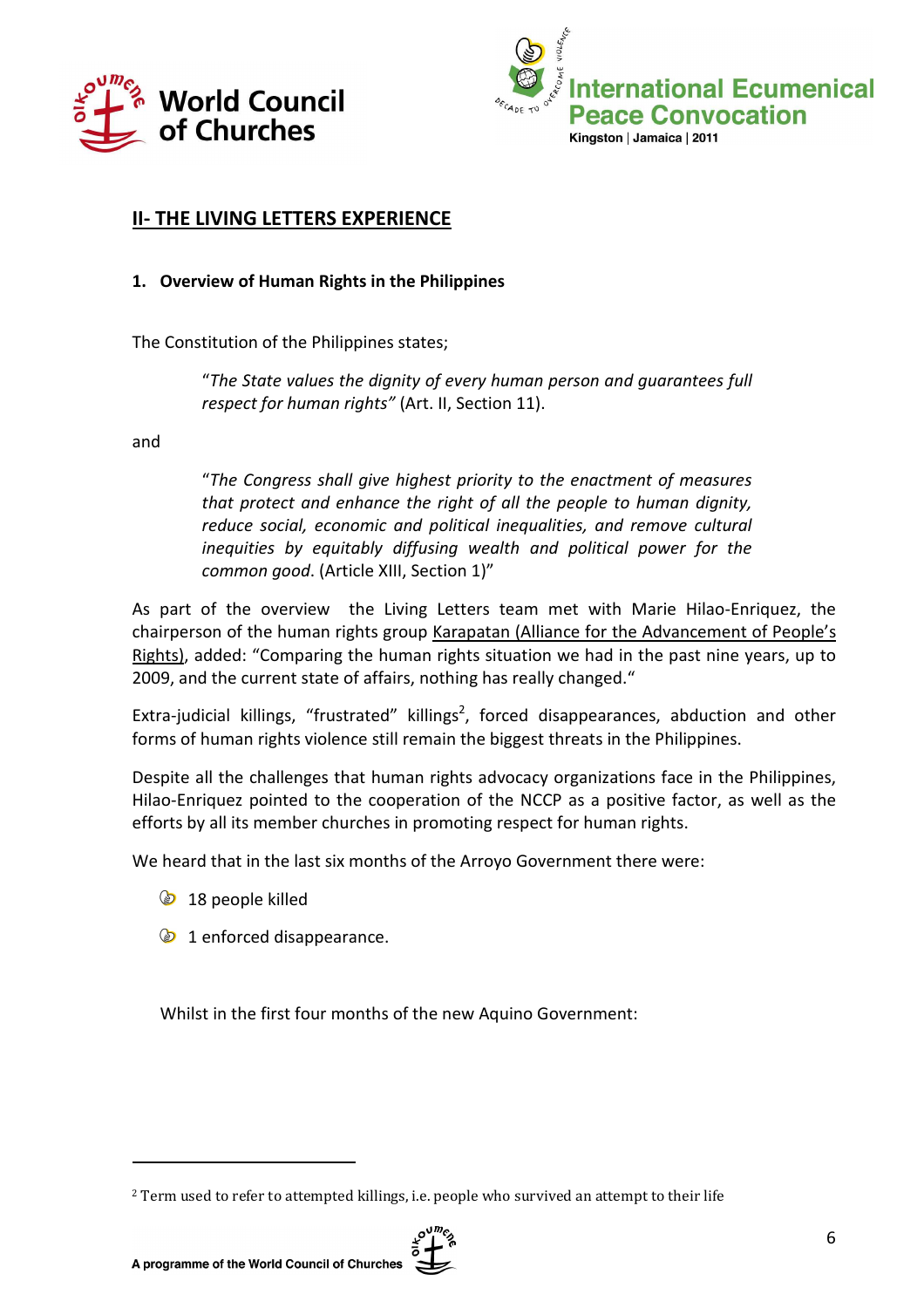



| <b>Type of Violation</b>                                                            | <b>No. of Victims</b> |
|-------------------------------------------------------------------------------------|-----------------------|
| <b>Extrajudicial killing</b>                                                        | 20                    |
| <b>Frustrated killing</b>                                                           | 4                     |
| Enforced or involuntary disappearance                                               | $\mathcal{P}$         |
| Torture                                                                             | 16                    |
| Illegal arrest                                                                      | 29                    |
| Threat, harassment and intimidation                                                 | 3,280                 |
| Forcible evacuation and displacement                                                | 896                   |
| Use of schools, medical, religious and other public<br>places for military purposes | 754                   |

Table 1 © Karapatan 2010 Year End Report

# 2. Personal Testimonies from Victims and Relatives of Human Rights Violations

### Muslim Lady

Z came from Mindanao to Manila to look for work and also to try to emigrate abroad. Her cousin, who came along with her, got arrested on 4 November 2010: he was accused of being involved with the Abu Sayyaf Group (ASG) that perpetrated the 2001 kidnapping of two Americans, Martin and Grace Burnham.

In 2001, her cousin was only 11 years-old. How could he possibly be part of a kidnapping? He is currently detained, and is waiting to trial on 5 January 2011. After being arrested in Manila, he was detained in Camp Crame. Then, he was flown back to Basilan.

In general, people from the Muslim community are afraid to be targeted by such unfounded and illegal arrests. All they ask is to live a simple and decent life, nothing more.

Z contacted the Commission on Human Rights who expressed their inability to help her as the cousin is now in an area some distance away. In addition to that, they explained that his involvement with the kidnapping cannot be simply ruled out because of his age, as he could have helped to carry ammunitions.

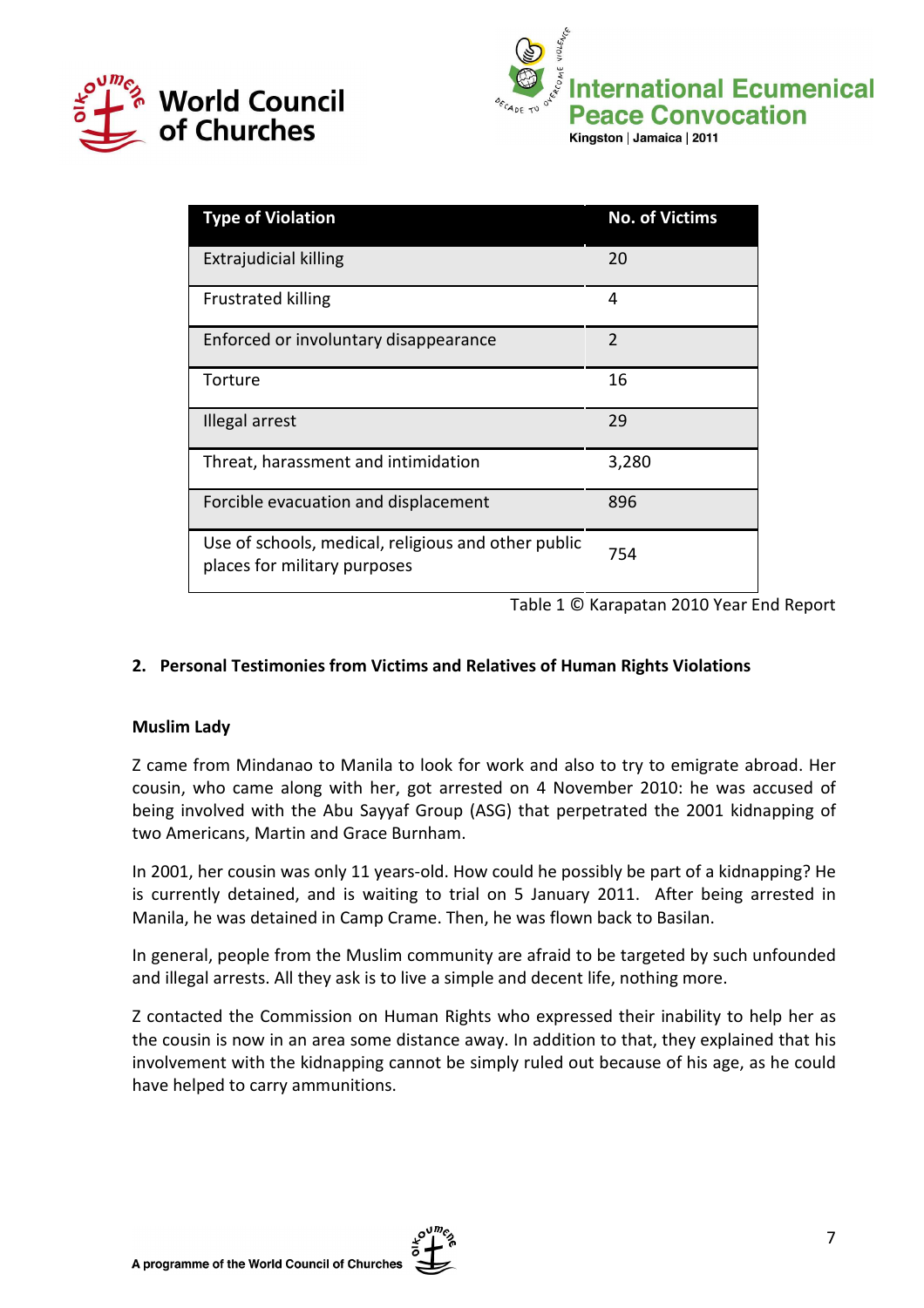



#### Brother of a Pastor

J is from Southern Luzon. He is the brother of Pastor I, from the Methodist Church. On 3 August 2006 evening, 5 gunned men wearing masks broke in their house and asked for Pastor I. They took all phones, keys they could find in so that no one can look for help. They also turned off the light so as not to be seen from outside. The men dragged J out of the house and interrogated him; he was hit with their gun. Finally, J took the masked men to his brother's house. When his sister-in-law opened the door, they got in the house quickly, tied Pastor I's hands behind his back and started to beat him. They took him to the bedroom and continued the beating. J said "We could hear from the other room Pastor I begging for mercy". Then, they all left. "As soon as they were out, we ran out to call for help. That's when we heard gun shots in the back of the house". Pastor I was found there with 6 impacts of bullets in his body. Next to him, another body with a mask on the face was lying on the floor. When they looked at his papers, they saw he was a Corporal from the military.

Pastor I was accused of being part of the New People's Army (NPA), which was not the case in reality. He was just an activist.

#### Mother of an abducted son

Her son was abducted on 7 November 2006. 4 soldiers forcibly entered in their house and asked for her daughter who is an activist. Since they could not find her, they searched the whole house, and finally threw her on the floor threatening her to tell them where her daughter was. They then took her to her son's place, and asked him where his sister was. When he replied that he did not know where to find her, they gave him a severe beating. In the end, they took the son instead of the daughter.

The following days, the mother looked for her son in various camps, but in vain. A case was filed, but has been dismissed twice. The mother continued attempts to trace her son in various camps, but until today, there is no sign of him.

The victims would like to send an appeal to the international community in the name of all who were affected by these abductions.

#### Mother of son subjected to violence and harassment

In May 2010 the Military came to her village to observe the election proceedings. After the election they remained and began recruiting youth for Civilian Armed Forces Geographical Unit (CAFGU) a paramilitary group under the armed forces. "As a mother I did not agree as my son is still a minor." When we did not agree about the recruitment the military began harassing most of my family" They also summoned A's other children who are aged 11 and 13 years old. They began interrogating the children about why they did not agree to join or why they disliked the military.

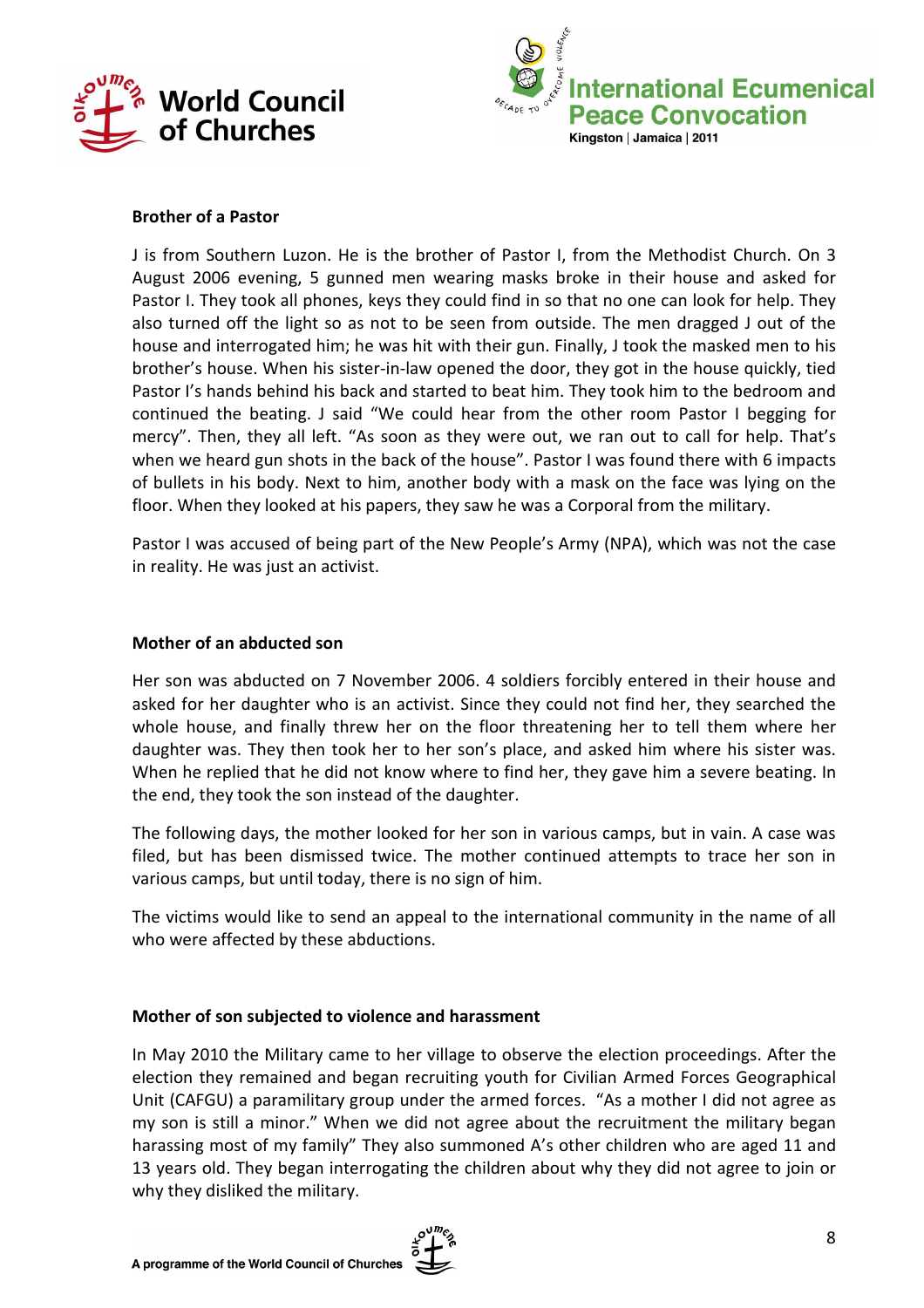



On August 28<sup>th</sup> a youth activity was organised to entice the young men to join. N, a 17 year old, was invited on an outing around 10.30 pm when everyone had been drinking A's son mistakenly entered an unmarked rest room to discover it was for ladies rather than for men. He was embarrassed, immediately covered his eyes and left hastily. The military accused N of sexual harassment and then started beating him. Three soldiers took him in a room and continued beating him the son told A that the beating was so intense that they beat him in the head and stomach only stopping when the village watchmen arrived. They also told the boy that he was not to tell anyone of what happened because if he did his family would also be harassed by the military,

After these acts of violence his behaviour changed and became unusual like wearing sunglasses at night and drawing maps for the military. After this unusual behaviour began he started complaining about serious pain and asked "what have they done to my body?" he started to become violent threatening his mother with a knife. At this time N's mother was able to take him to a doctor, later her son was diagnosed as being schizophrenic. The condition triggered by the physical abuse. N has been hospitalised for several weeks to stabilise his condition now N requires expensive medication to maintain stability.

This family has resisted the approaches of the military and have subsequently experienced acts of harassment, constant surveillance of their house and other acts of intimidation by members of the military. They have been accused of being sympathisers of the New Peoples Army (NPA). She told them "This is not true as we are Jehovah Witnesses." A told the Living Letters Team "My son is not the only one to be harassed there are other young people as well".

This family is unable to return to their own home and are supported by Karapatan and church agencies. Other youth in the area have also been traumatised by action of members of the military.

Some members of the military have embraced behaviour where they exercise the abuse of power and intimidate those they are there to protect.

#### Son of abducted man

A young man shared the experience of his family in Basilan in the southern Philippines. The majority in this area are Muslim, because of their faith they have been associated with terrorism. A told us "In 2001 there was a military crack down in our area". My father was arrested along with 72 other people on July 13 2001." The group was arrested by people dressed in civilian clothing. When he confronted one of the arresting persons he was also arrested as was his uncle. These men were interrogated and tortured to extract their signature on a blank sheet of paper. The arresting men said "because you are Muslim you must sign your name otherwise you will be detained." They were taken to a military camp and the father was beaten. The Father signed the document to spare his son and the uncle

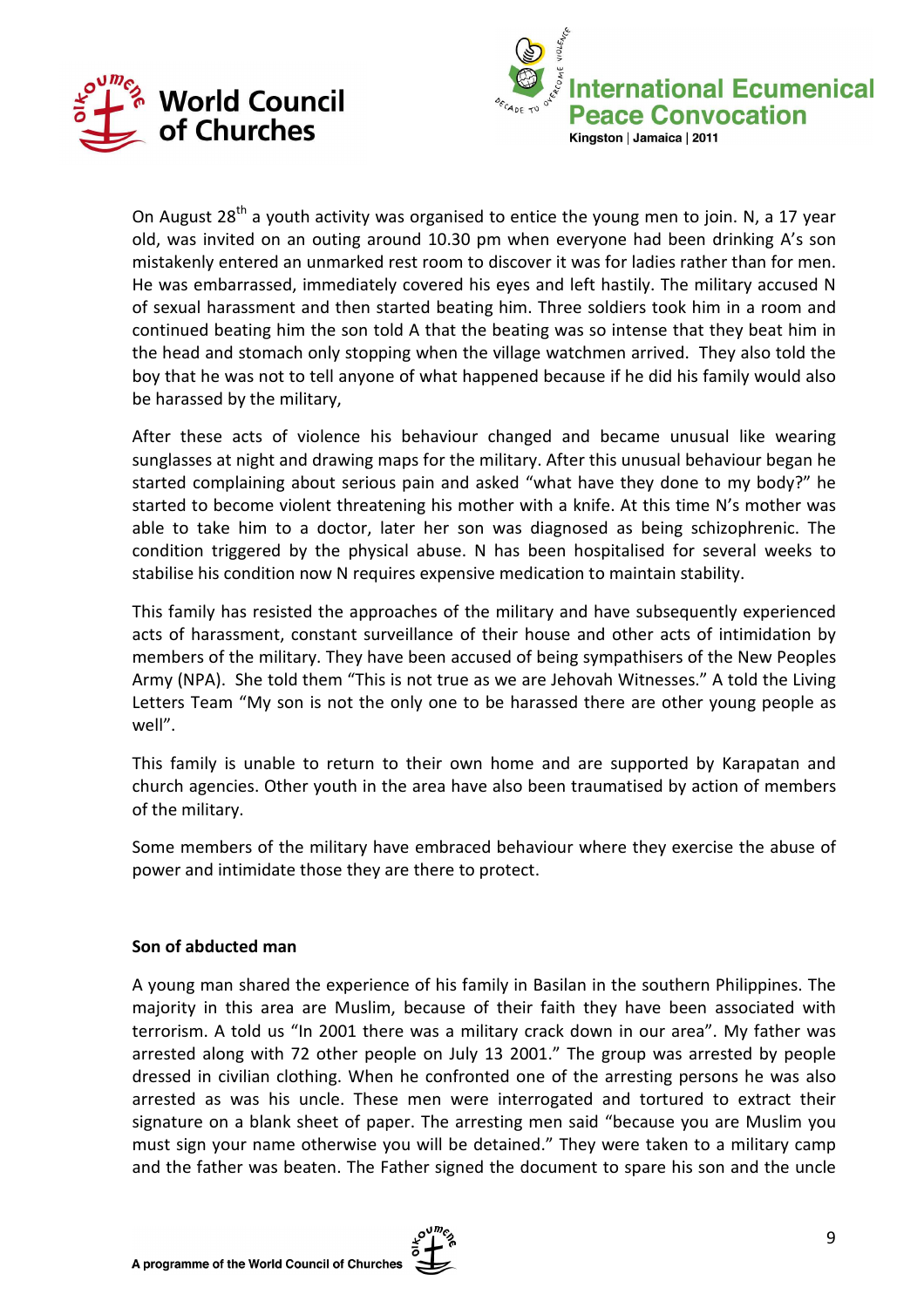



of anything further. The uncle and the son were released but the father was transferred to a military camp and then later to Camp Bagong Diwa

The father was accused of kidnapping. Eventually the court dismissed the charges and he was released. The case was dismissed in 2003. After the acquittal and before his father was released the military filed another charge. Prior to all this his father was a fisherman.

After his release he was next accused of participating in the Grecia Graham kidnapping in Dos Palmos. Grecia was able to identify her captures and he was not one. In 2005 he was acquitted and finally released from detention. Then whilst attending prayer in the mosque he was abducted by a man on a motor cycle.

The family searched military camps for the father and eventually located him. He exhibited the signs of much physical abuse and torture. A photographic record of his condition was recorded by staff of the Human Rights Commission.

Today this man is detained at Camp Bagong Diwa, the Commission for Human Rights ordered that the arrest and detention as illegal. The family has sought support and sanctuary from church agencies as they fear more acts of abuse and harassment if they return to their home.

### United Church of Christ of the Philippines Pastor

UCCP Pastor E is a member of the Southern Conference of the United Church of Christ of the Philippines was initially accused of murder he was subsequently cleared of all charges by the National Bureau of Investigation (NBI). After his release his home continued to be placed under constant surveillance. Then in January 2010 he was abducted and interrogated for one hour then returned to his home with the warning not to speak of his experience. This Pastor was previously a Human Rights advocate in the church. The sanctuary he has received from the NCCP and the church agencies giving a small sense of normality to his life. He appreciates the support from a partner church the Uniting Church in Australia at this time and longs for the day when he can again answer his vocational call and freely exercise ministry.

Towards the end of the session, members of the Living Letters team were asked an emotional question: From what you have heard, is there any hope? The Rev. Dr Dan Sandu answered on behalf of the whole Living Letters delegation: "There is hope, and more hope if we love our neighbours as we are supposed to. Yes, there is hope."

#### Relatives of the Morong 43

Listening to a Wife then a Mother

We listened to a wife concerning the arrest and detainment of her husband. During her

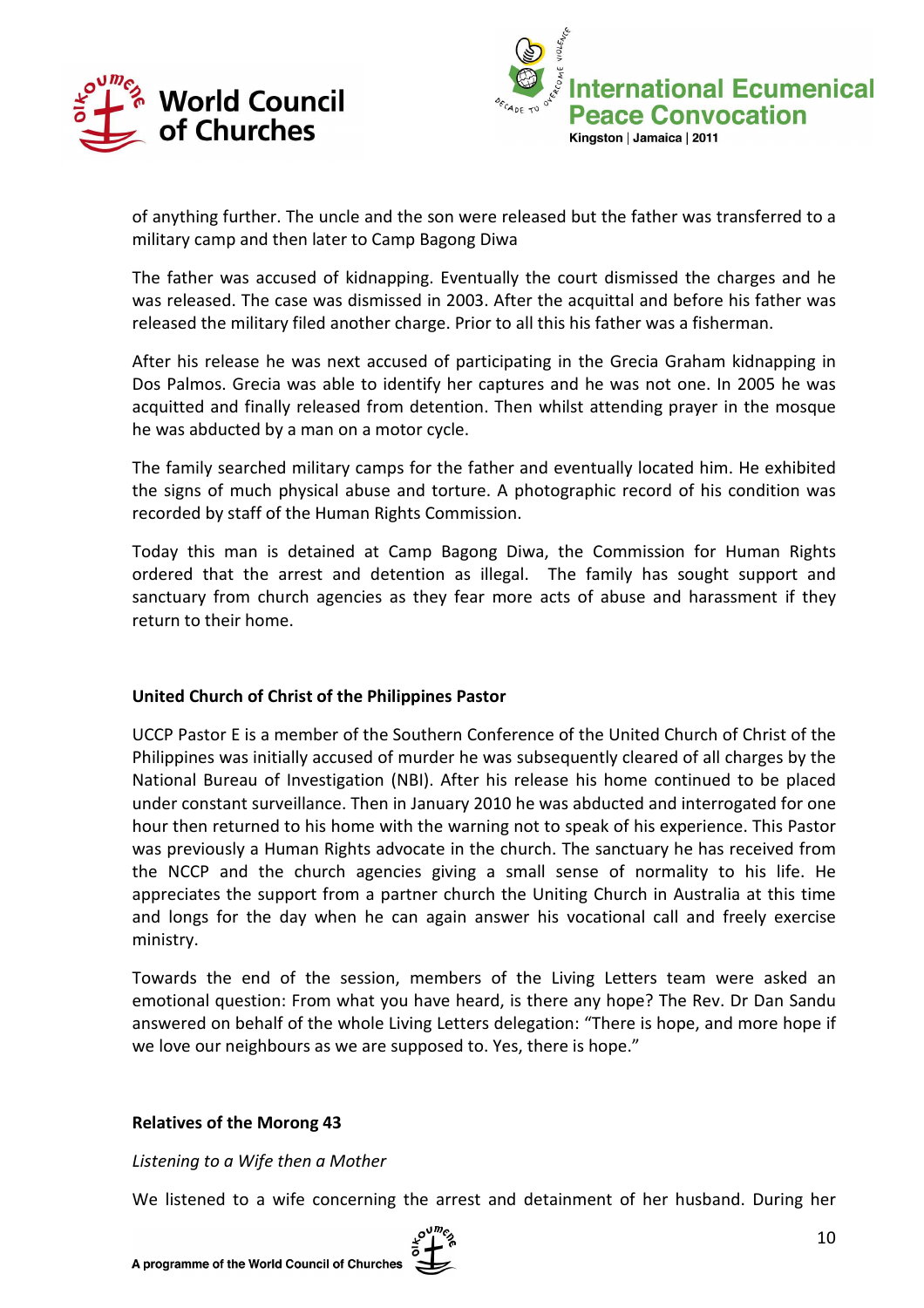



sharing about her husband she became anxious and overwhelmed unable to speak. Her grief was exhibited both emotionally and by anxiety producing physical discomfort shortness of breath and her becoming very distressed. She wanted to tell her story but was unable to articulate it. We assured her that we understood her pain and she did not need to say anything additional.

After a pause to comfort the distressed wife, another woman shared her story concerning her young daughter. The daughter had wanted to assist others so became a community health worker and was participating in the Community First Respondents' Health Training sponsored jointly by the Community Medicine Development Foundation (COMMED) and the Council for Health and Development (CHD). The training was being held at a residential compound in Morong, Rizal.

On 6 February 2010 at 6.15 am joint elements of the 202<sup>nd</sup> Infantry Brigade of the Philippine Army and the Rizal Provincial Police (PNP) raided the compound of Dr Velmonte, chairperson of COMMED's Board of Directors.

Among the arrested health care workers were 2 doctors, 1 registered nurse, 2 mid wives and 38 volunteer community health workers ranging in age from 19-62. They have been accused of undergoing training in bomb-making and are members of the New People's Army. It is claimed that firearms and explosives were found in the accommodation area. The search was conducted without the presence of either the owner or independent witnesses.

After their arrest they were taken to a military prison where they were denied the right to counsel and were not informed until the second day of the reason for their detention. There were several accounts of torture and ill-treatment. These have been attested to by the detainees and the Commission on Human Rights.

We heard how in the early days of detention they were subjected to harassment, prolonged interrogation with death threats, deprived sleep and essential medications. Some were coerced to wrongly make admissions and implicate others. After a time 38 were transferred to a civilian detention centre. Five still remain under military detention.

This young woman suffers from a health condition her self and requires medication. Her mother expressed her great concern for how her daughter was coping in detention.

### 3. Exposure Visits

### 3.1 Visit to Cojuangco Hacienda Luisita, Tarlac

Group 1 of the Living Letters team visited the Hacienda Luisita community. They were received by farmers who have been struggling for land rights for the past fifty years. This is the story they shared with us.

Hacienda Luisita is in the central plains of Luzon and has been owned and controlled by the

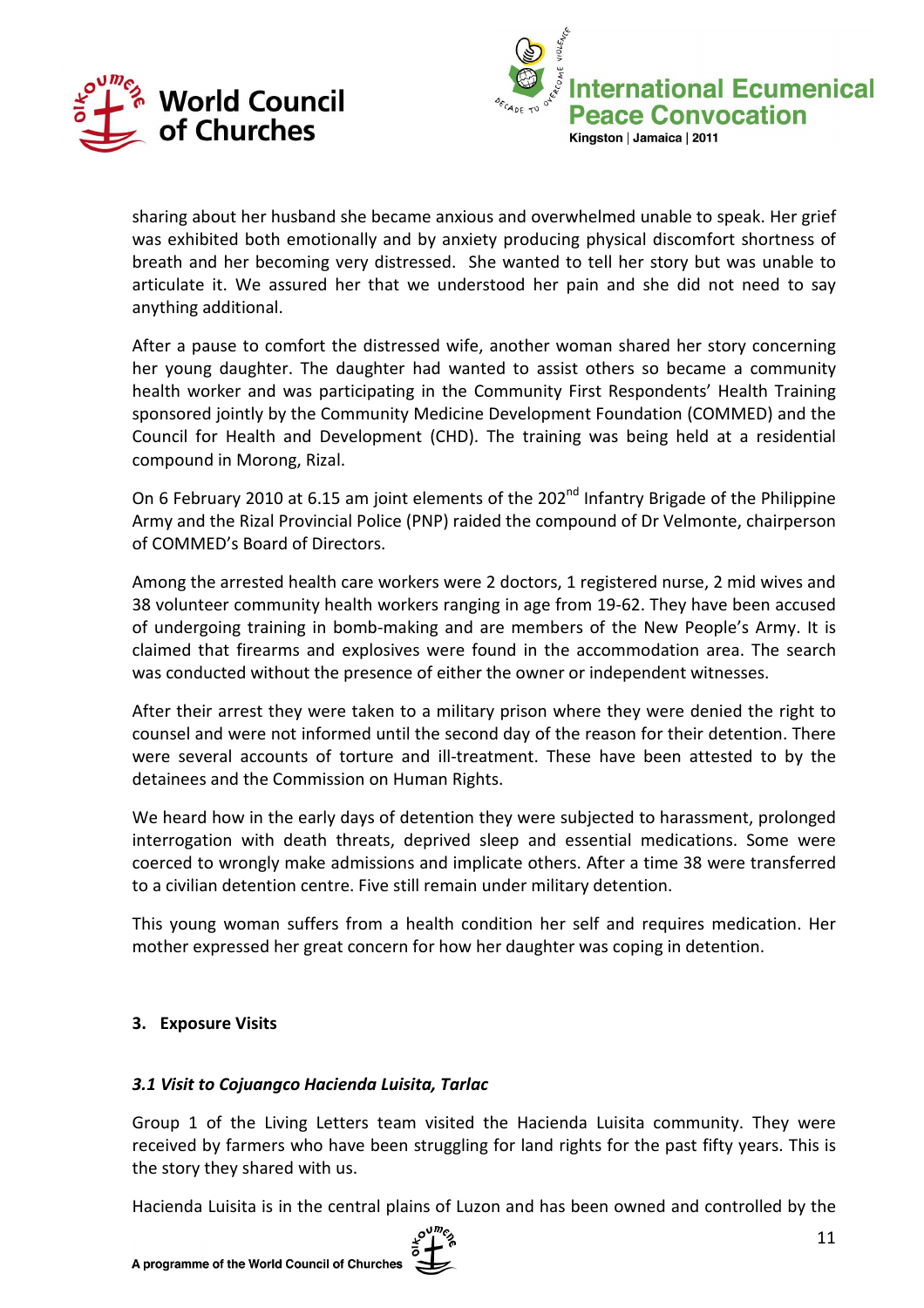



powerful Cojuangco family to which the current President Benigno Cojuangco Aquino III belongs. The Hacienda Luisita comprises of 6,435 ha of sugar cane plantations. Although when the Cojuangco family took over the land in 1957 it was on the basis of giving back the land to the farmers after a period of 10 years, it has not been done to date.

The farmers are compelled to work in the sugar mill and are paid a paltry sum of 9.5 Filipino pesos a day, on top of which they are given work only one day per week. This has serious impact on their families and their livelihoods. As a result of this, the farmers have had to organise themselves to present a common voice against the politically and economically influential and powerful Cojuangco family to ask for better wages and regular work. Not only their demand was rejected, but also more than 300 farmers were retrenched, thus intensifying the misery. The Cojuangco family continued avoiding to obey orders from the government to distribute the land to the farmers.

Consequently, this ended up in the historical general strike of 2004 where the farmers united in peaceful protest about the injustices committed against them. The protest which began on 6 November 2004 saw about 5,000 farmers of the area and many other sympathisers from other parts of the country join the protest. The protesters managed to foil all attempts by the police and the military to disperse them until 16 November 2004 when the military used gun power killing 7 farmers and wounding more than 100 others. During 2005 and 2006 six more farmers were killed.



Up to now, no one has been brought to justice for these extrajudicial killings. There has been no change to the farmers' wages or working conditions. In 2006, the Agrarian Reforms Council ruled in favour of the farmers and the Cojuangco obtained a

Entrance to Hacienda Luisita Community Photo WCC Staff

restraining order from the Supreme Court against this ruling; the farmers petitioned the Supreme Court, and the decision is still pending 4 years later.

In the face of this stagnating situation, the farmers are engaged in collective farming called "Bungkalan" and have taken the initiative to convert some part of this land into rice, banana and corn fields. This is an important step in establishing their right to a decent livelihood. In the face of all this adversity, the determination, bravery, oneness and resilience of the farmers is admirable, particularly the women who are the back bone of this community. Their story is a living testimony of hope in the midst of hopelessness.

In addition to their current struggle for a decent livelihood the farmers shared with us concern about the heavy military presence in the area, including that of foreign forces. This has resulted in the limitation of their right to assemble freely. They are not allowed to meet in public spaces or places where community gatherings would normally be held. These farmers are under constant surveillance resulting in them living in constant fear, as they are constantly harassed, oppressed and interrogated by militiamen or CAFGU that were recruited by the military.

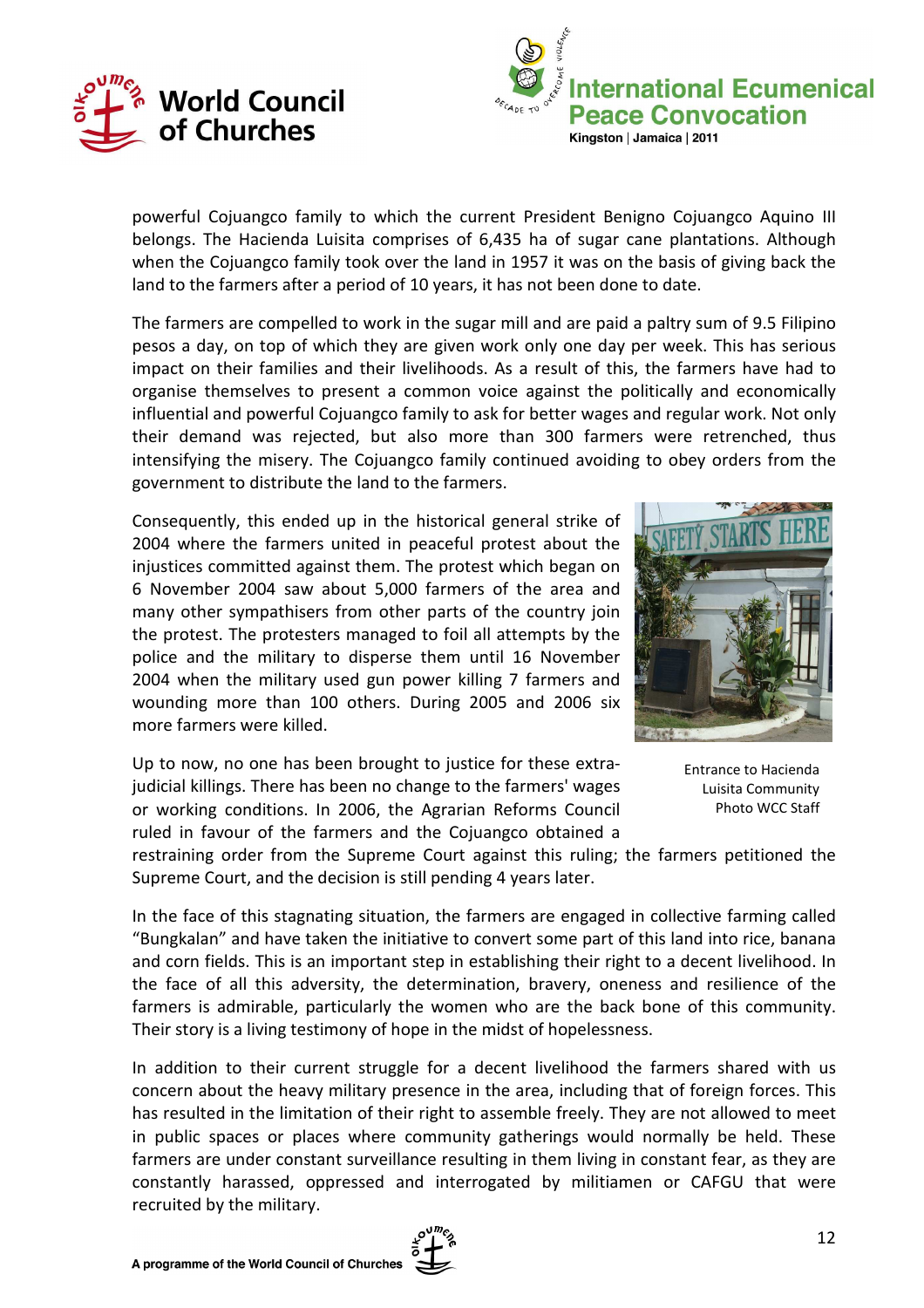



#### 3.2 Department of Justice

Group 2 of the Living Letters Team arrived at the Department of Justice compound where the families and supporters of the 43 community healthcare workers were participating in a peaceful demonstration. The Morong 43 prisoners have been detained since February 2010.

The supporters of the Morong 43 had marched from the IFI Cathedral to demonstrate outside the Department of Justice for the release of the 43 community health workers.

Again we listened to concerns of both family and friends of the Morong 43 before standing with them for their peaceful demonstration. This was a very moving time as we stood in visible solidarity with these people who have been detained.

As an act of solidarity with those detained the family and friends have begun a hunger strike just as those in detention have.



Members of Living Letters Team outside the Department of Justice Photo WCC/NCCP Staff

### 3.3 Meeting with Leila M de Lima, Secretary

Secretary Leila de Lima warmly welcomed The Living Letters group to the Department of



Justice. Secretary de Lima is the former Commissioner for Human Rights and has conducted several public hearings on the case of the Morong 43. She is well aware of the facts and the defects in the process employed by the law enforcers both the military

Meeting with Secretary Leila de Lima (center) Photo WCC/NCCP Staff

and the police in the arrest of the health care workers.

The Secretary shared with the delegation that she was preparing a memorandum to be delivered to the President later that day and assured the group that the recommendation is for the good of all concerned. The memorandum will be presented to the President who had made certain pronouncements recognising that there were defects in the process or defects in the search warrant. Secretary de Lima recognised defects in the pattern of the search warrant. She explained that "it was in the nature of a general search warrant if it was

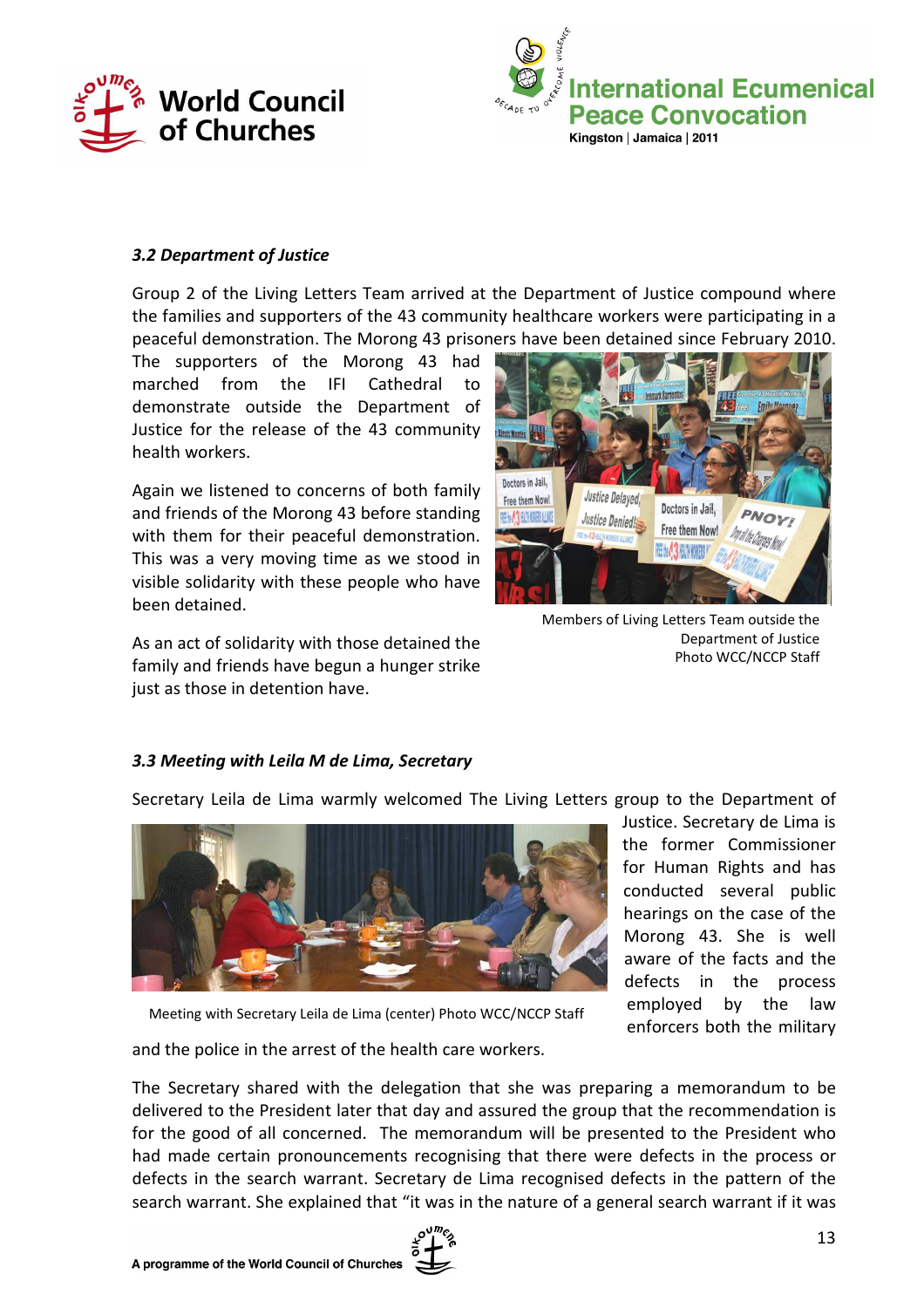



a defective search warrant then the consequent effects should also be null and void…. That is the correct legal position." The President also recognised that there is a case before the RTC therefore that process needs to be completed.

Secretary de Lima expressed a hope that meaningful action is executed in time for the International Human Rights Day and if not then by the year end. She stated "As a human rights advocate this is a terrible thing."

The conversation heard that the Secretary had instructed the military that the mother and daughter needed to be remain in the hospital rather than in the detention centre.

The delegation raised concern around extra-judicial killings that have continued since the inauguration of the new administration. Initially there were 6 reported extra-judicial killings were immediately acted at the instruction of the President. Five of the six initially reported the investigation identified the perpetrators and arrest warrants were issued. Some of these people are still at large.

Currently a proposal being provided to the President is to revitalise the taskforce 211 as a special task force of the Dept of Justice using the mandate of the task force and strengthen its composition to closely monitor extra-judicial killings. It will review all cases including the cold cases and pursue those with evidence so that the culture of impunity can be addressed. Secretary de Lima acknowledged "a culture of impunity exists because too few people are being brought to justice." Only six or seven convictions have been made concerning extrajudicial killings since 2001 because some of the cases are not being given proper attention as well as the scarcity of witnesses in some cases. "A higher conviction rate is part of the way of breaking the culture of impunity" de Lima said.

Steps to overcome the military abuse of human rights have been taken to strengthen the Armed Forces of the Philippines (AFP) human rights office ensuring that officers and soldiers are trained in human rights standards.

When asked how the international community could support the Philippines to bring about change, the Secretary identified the following:

- 1. Dialogues or occasional discussions with international delegations
- 2. training of the security forces recognising that there are some limitations of accepting support
- 3. criticisms are welcome if we are remiss in our duties or mandate
- 4. express concerns and statements through international forum, i.e. the United Nations and other bodies
- 5. Call our attention to concerns expressing them through the Department of Foreign Affairs or direct to the Office of the President and the Department of Justice.

The delegation asked for the response to the UN Special Rapporteur Philip Alston recognising that counter-insurgency programmes as being integral to extra-judicial killings, and heard that the administration is reviewing the situation of the Counter-Insurgency

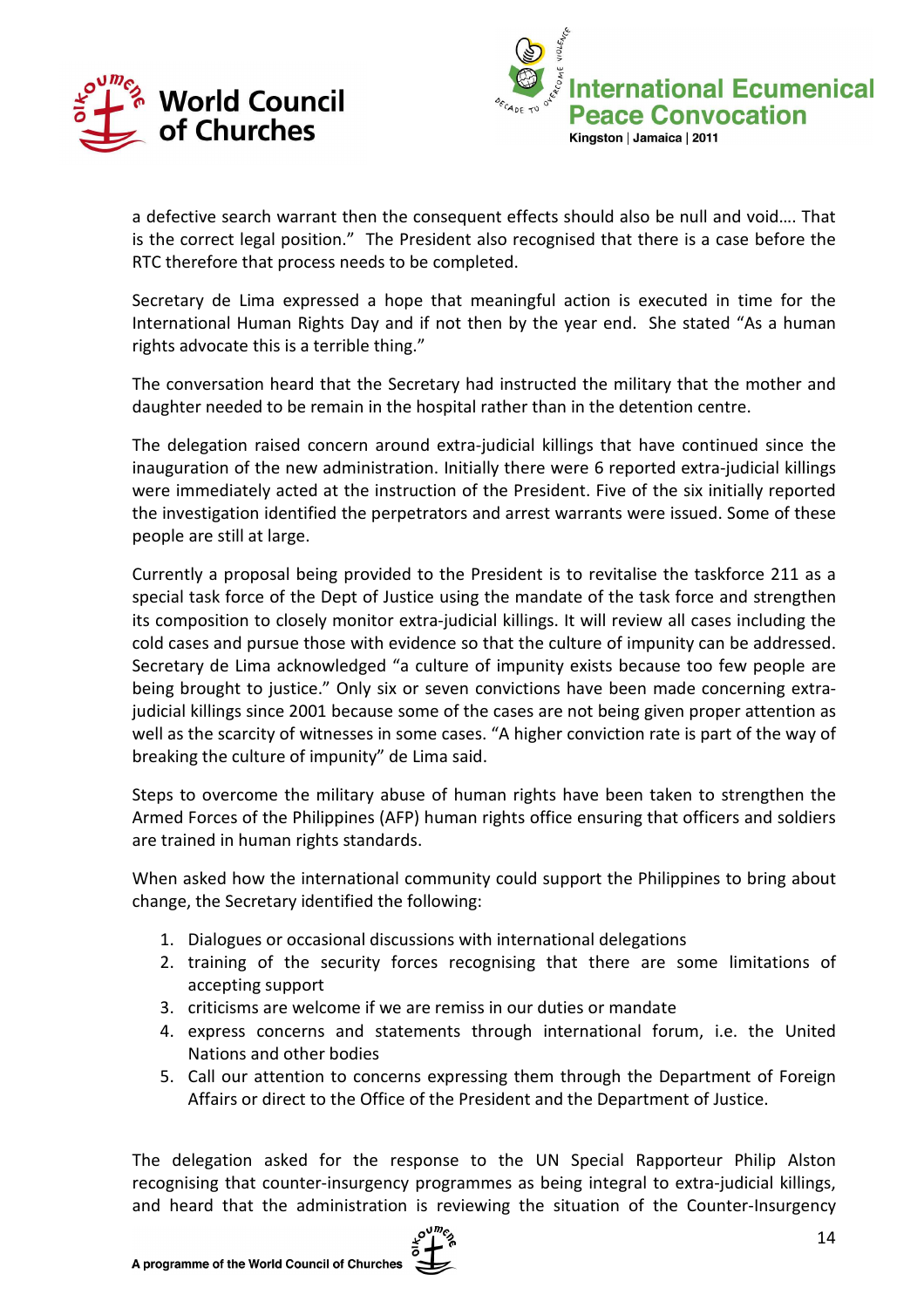



programme; the planned Oplan Bantay Laya (OBL) is being removed and a new national security policy and strategy being developed. A new plan should be announced in early 2011. The Living Letters delegation was encouraged to hear of the steps being taken in the peace process. Secretary de Lima said "You can not win peace if a counter-insurgency programme is misplaced or does not espouse the right thing."

The Living Letters delegation appreciated the open and frank conversation that took place with Secretary de Lima.

### 3.4 Visiting with the Morong 43 3.4.1 in Detention

Group two travelled to the Detention receiving a briefing of possible scenarios once arriving at Camp Bagong Diwa , these included being refused entry at the entrance gate to being

subjected to varying levels of search prior to entry to the detention centre.

First we visited the male community health workers. After completing identification checks and security searches we were taken to the area where the cells are. As we entered this area we noticed a large number of Muslim men praying in a very confined space.

We were ushered into an open cell with benches where we waited the arrival of the community health workers. Each was dressed in shorts and a mandatory yellow t-shirt. As they entered the small cell we quickly realised that each one showed signs of post traumatic stress. They were also subdued. They were pleased for us to visit as it offered and welcomed the

greetings we brought from family members we had spoken with.



Camp Bagong Diwa Photo NCCP Staff

After we shared something about our visit with Secretary de Lima and her hope of a positive outcome in their case in the coming weeks, we then talked more generally about their circumstances and the conditions of detention.

Several times we heard "Justice delayed is justice denied".

They also shared their motivation to enter a hunger strike and that a statement was being issued on their behalf to the media.

One man said "there is no difference between our case and others who are here on suspicion of drugs. The evidence is all planted, Due process is not followed and they have languished here for the last eight years."

Towards the end of our visit, Dr Alexis Montes shared his perspective of the injustice experienced by them. He stated again that no due process was followed and he was waiting

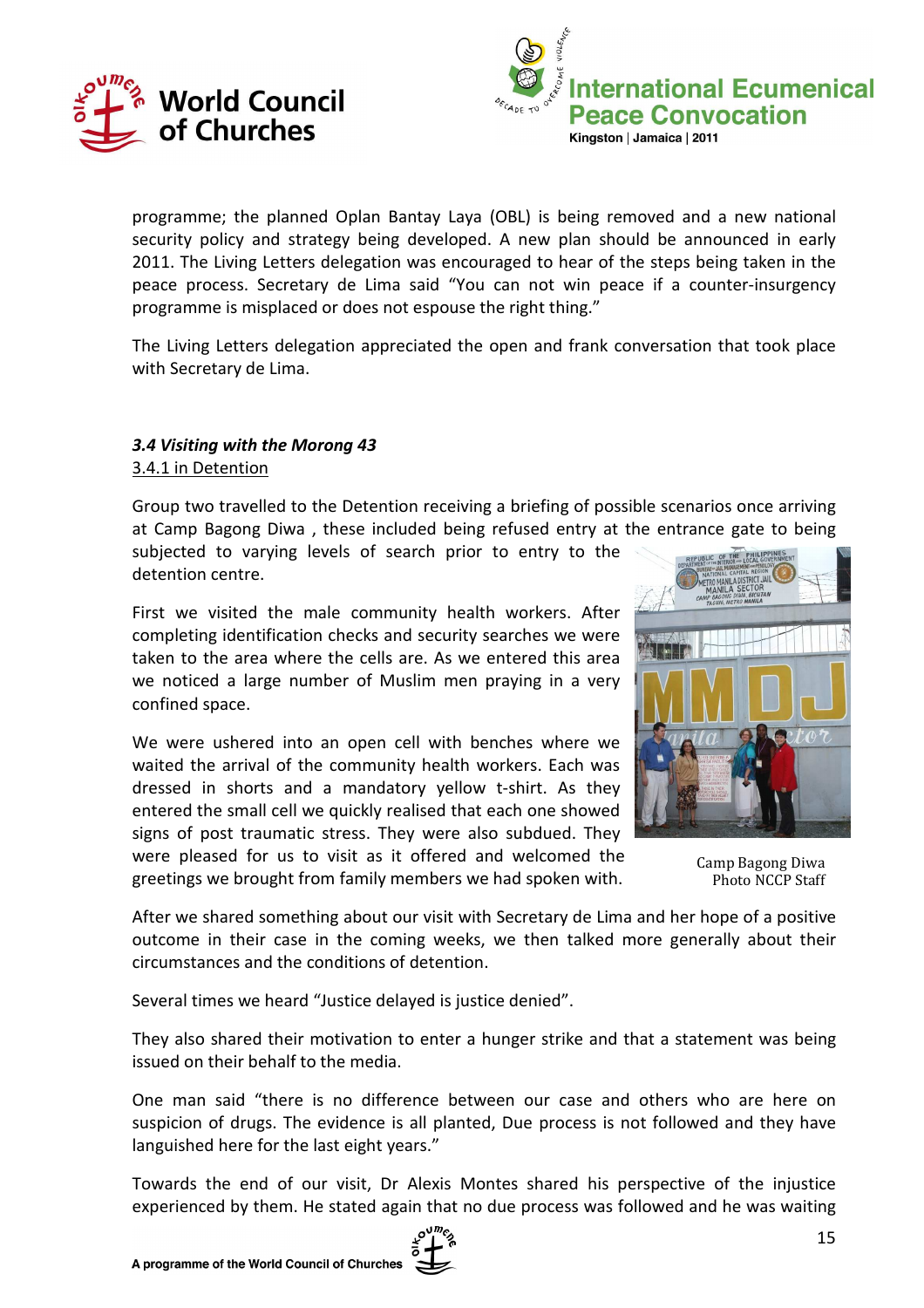



to face the consequences. He concluded saying "legally my conscience is clear. I'm innocent."

They expressed to us that our presence was for them a sign of hope.

We concluded our time with the men with a prayer. As we left the male detention centre we noticed the board that indicated the detention centre contained 652 people, with only 58 actually charged with something the rest held under suspicion of illegal activity.

Next we went to the female community health workers. This time after passing through the security measures we were taken to an area which also appeared to have cooking facilities. The women came and joined us their faces were not as obviously stressed as those of the men. They too wore the mandatory yellow t-shirts but some had transfers on them saying "Free the 43".

Just as with the men we introduced our selves and the purpose and meaning of a Living Letters visit. Again we shared concerning our visit to Secretary de Lima and the news of hope for a positive outcome in their case in the near future. They welcomed this news. Several were moved to tears as we brought greetings and news from their families.

These women were amazing their outlook on their situation was positive but more than that we heard of their concerns. Dr Merry Clamor said "What happened to us is regrettable because we are working for the people."

As we discussed the hunger strike that they have begun one woman said "our freedom is as important as the food we eat: it goes hand in hand."

Dr Merry went on to say "We really think about the patients who come needing our services and we are not there." "It gives us a sense of fulfilment to work for patients. The truth is they (the patients) have harder lives than us."

Before our visit concluded the women sang two songs of hope for us with guitar accompaniment. This offered us the visitors much encouragement and gave us hope how even in adversity joy was possible.

### 3.4.2 Visit to the Morong Mothers and Babies Detained in Hospital



The two mothers have not yet registered the birth of their babies as they do not want them to be stigmatized later in life.

Mercy and Zelda (the baby's name means "gaol" in Tagalog)

Mercy comes from central Luzon in that province health care facilities are not adequate in the region. She decided to train as a community health worker to serve her community and provide better services to the people. Five months after commencing training whilst on the

Mercy and Zelda Photo WCC Staff

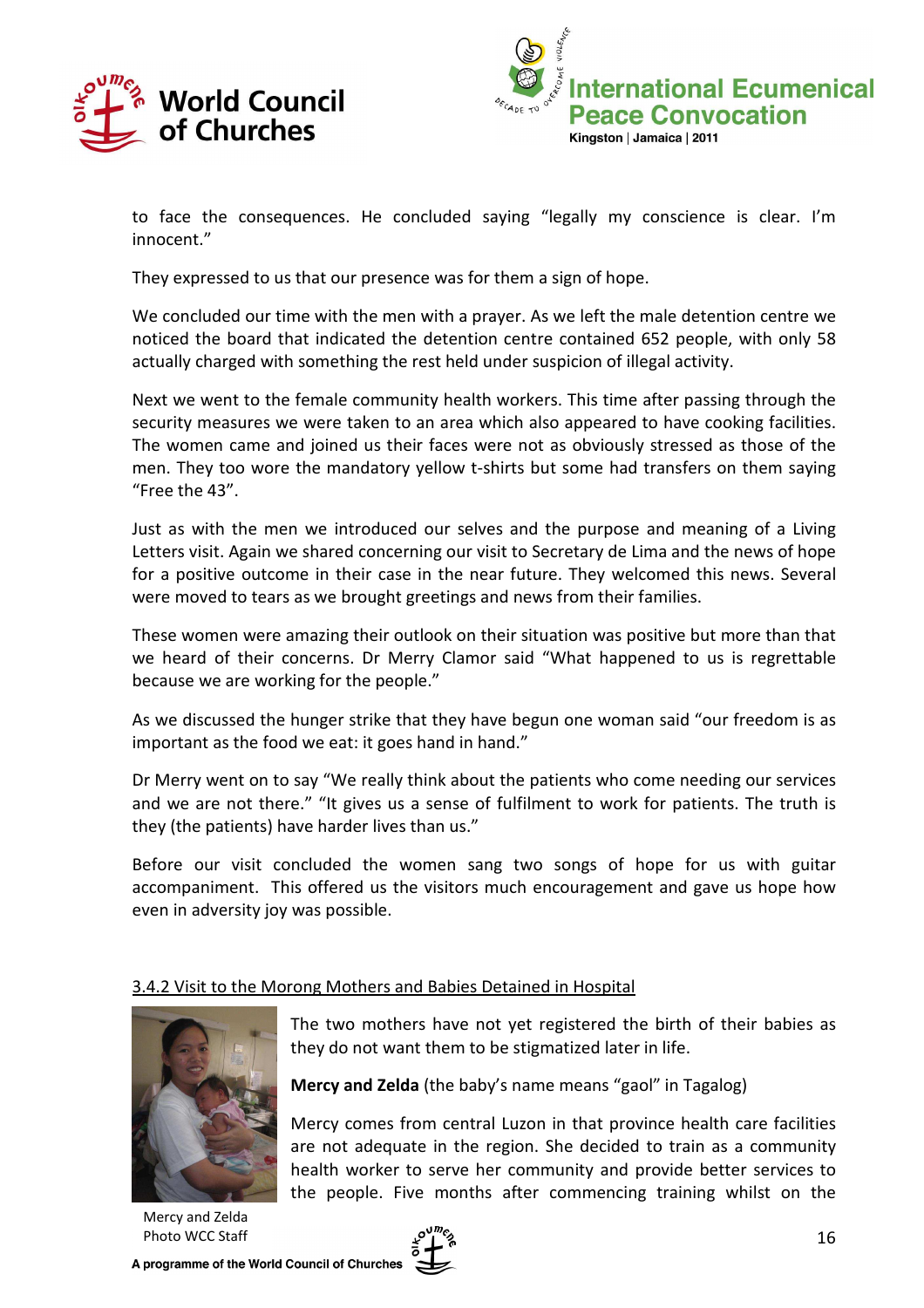



Community First Responders Health Training, she was arrested under the suspicion of hiding ammunitions and explosives.

Baby Zelda was born 16 October. She was at the detention centre until she was due to deliver the baby. She was transferred to the General Hospital under prison guard until the baby was delivered. They have been under prison guard, remaining in the hospital ward under a court order until 16 January.

Judilyn and Morong (baby named after the place of arrest)

Judilyn told us how the day before the training concluded people with heavy backpacks came and searched the site. They had a warrant for Mario Condes this person was not found. The military arrested the Morong 43 and to everyone's amazement the backpacks now looked light and the accusations were made that explosives and bomb making equipment had been found.



were taken back to the detention Centre. After 11 days a court order returned them under prison guard to the hospital ward. Initially moves



hospital detention Photo WCC Staff

We were told that the court order will expire in January when both mothers will be returned to the detention Centre. The babies will be removed from their mothers and placed in the custody of other family members.

#### 4. Meeting with Church Representatives

Church leaders or their representatives met with the Living Letters Team for worship and a fellowship meal at Balay Kalinaw, University of the Philippines, Quezon City. During the worship the team shared their observations and experiences with those present. The Statement that had been issued earlier in the day at a media conference was read and given to the Churches.

Bishop Solito K Toquero the Vice Chairperson of the NCCP responded and then those present thanked the team and presented a shawl to each member of the Living Letters Team saying;

Take this shawl with you … woven by people whose hope is grounded on unity towards common action. We are woven by our common desire to pursue a just and lasting peace. Your visit and stay in the Philippines to listen to the sacred stories of our people is a living testimony of your commitment to journey with the least of our brothers and sisters. This is your calling as ecumenical workers. We believe this is your continuing call which you have faithfully responded to. Carry with you the warmth of our people's love and gratitude. May the blessing of God continue to uphold you in your ministry."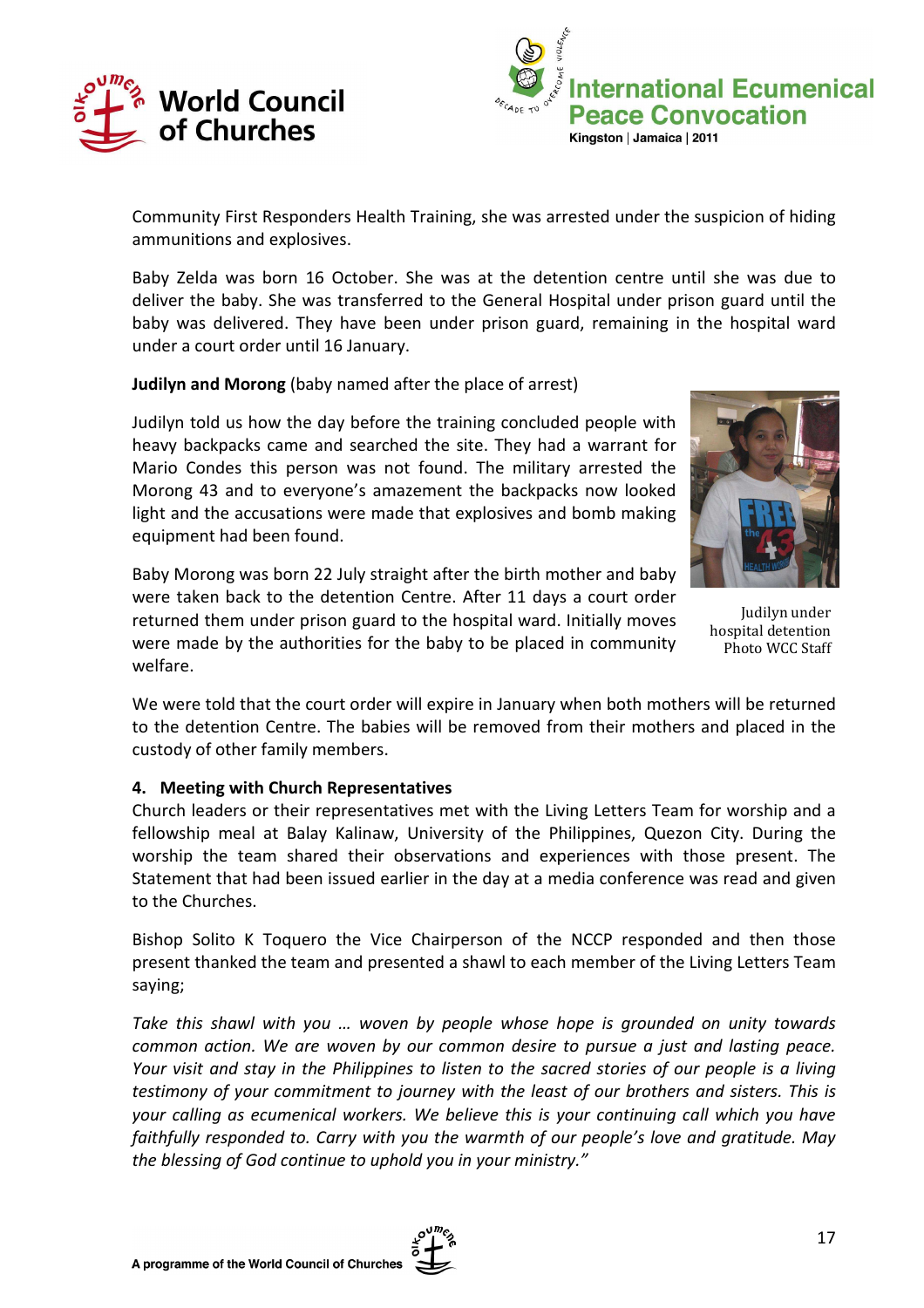



### 5. Conclusion

Each member of the Living Letters Team to the Philippines came away deeply moved by the personal stories of violence, harassment and torture that we heard. The degree of injustice and human rights violations surprised the team.

Those who visited with the Morong 43 were inspired by the concern each expressed for their patients who needed their care. The members who visited with the Hacienda Luisita community were humbled by the hospitality and generosity of these people who have so little. Their resilience in the face of injustice amazed everyone.

The strength, courage and hope that the team witnessed in the Filipino people touched us all deeply.

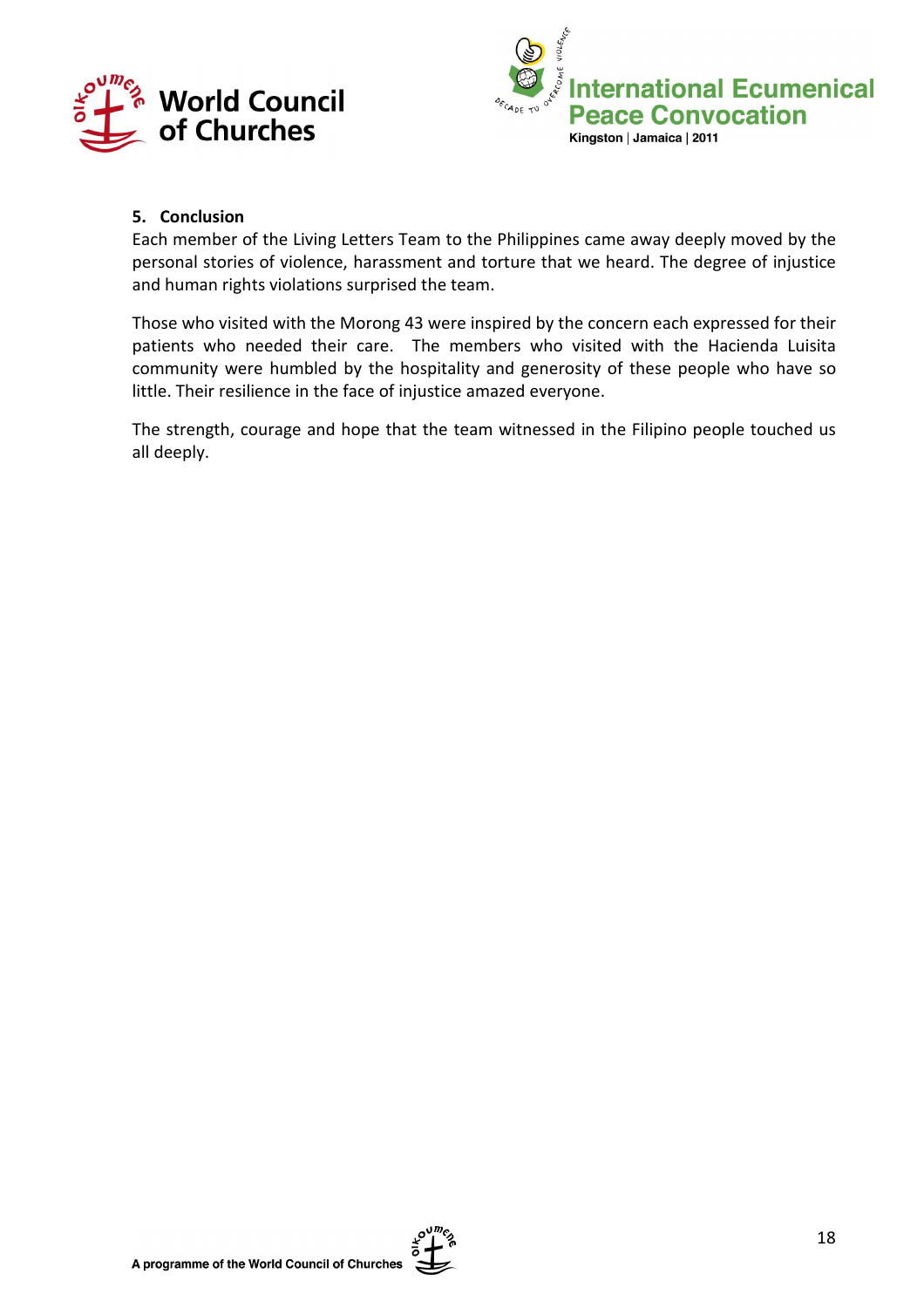



# III- REFLECTIONS FROM MEMBERS OF THE LIVING LETTERS DELEGATION

"I like to think that the presence of the WCC Living Letters Team and the eyes of the international community was some encouragement for definite steps to be taken leading to the overturning of charges against the Morong 43. Their subsequent release has shown me that violence and injustice can be overcome. In this visit I feel I have made a real difference in the lives of at least 43 people".

Rev. Tara Curlewis, National Council of Churches in Australia

"We came to give and we received, we came to teach and we learnt"

While initially I viewed the Living Letters visit mainly as an opportunity to discover new cultures, people and places I had never encountered before, in the Philippines I found a land of vibrant Christianity, filled with joy and hope manifested silently and humbly yet intensely in an environment that is often hostile to Christian life. I witnessed the practical reflection of Apostle Paul's statement that we bear treasures in "vessels of clay" and that our power lies with the Holy Spirit who gives us strength and life. I was revealed once more that Christianity stands firm as a "rock" in harsh conditions, which we, in Romania, also experienced during communist persecution. In suffering, Christians learn the meaning of practical solidarity, profound prayer, unshakable hope, and are strengthened in the conviction that God is not present in the world "ceremonially" but actively, as "mighty God, everlasting Father, and Prince of Peace". It is not easy to live genuinely as a Christian in the Philippines, yet it is all the more inspiring to see how Christianity operates there, often more efficiently than in countries with apostolic tradition such as Western European countries now undergoing rapid de-Christianisation.

The Living Letters visit shattered many of my preconceptions of the Filipino

people and gave me a sense of their culture, hospitality and opening to others. The work of Churches in the Philippines can serve as a model of social attitude in the face of corruption, human trafficking, poverty, religious fundamentalism and other evils of modern society. I returned to Romania keeping in mind the smiling faces, resplendent with faith, of detained members of the Morong 43 group, and the misery of those who recounted the physical and psychological abuses they or their relatives had been inflicted by subordinates of oligarchs. Yet above all, I keep in my heart the hope that I felt as I held in



Rev Dr Dan Sandu Baby Morong and Aneth Lwakatare Photo WCC Staff

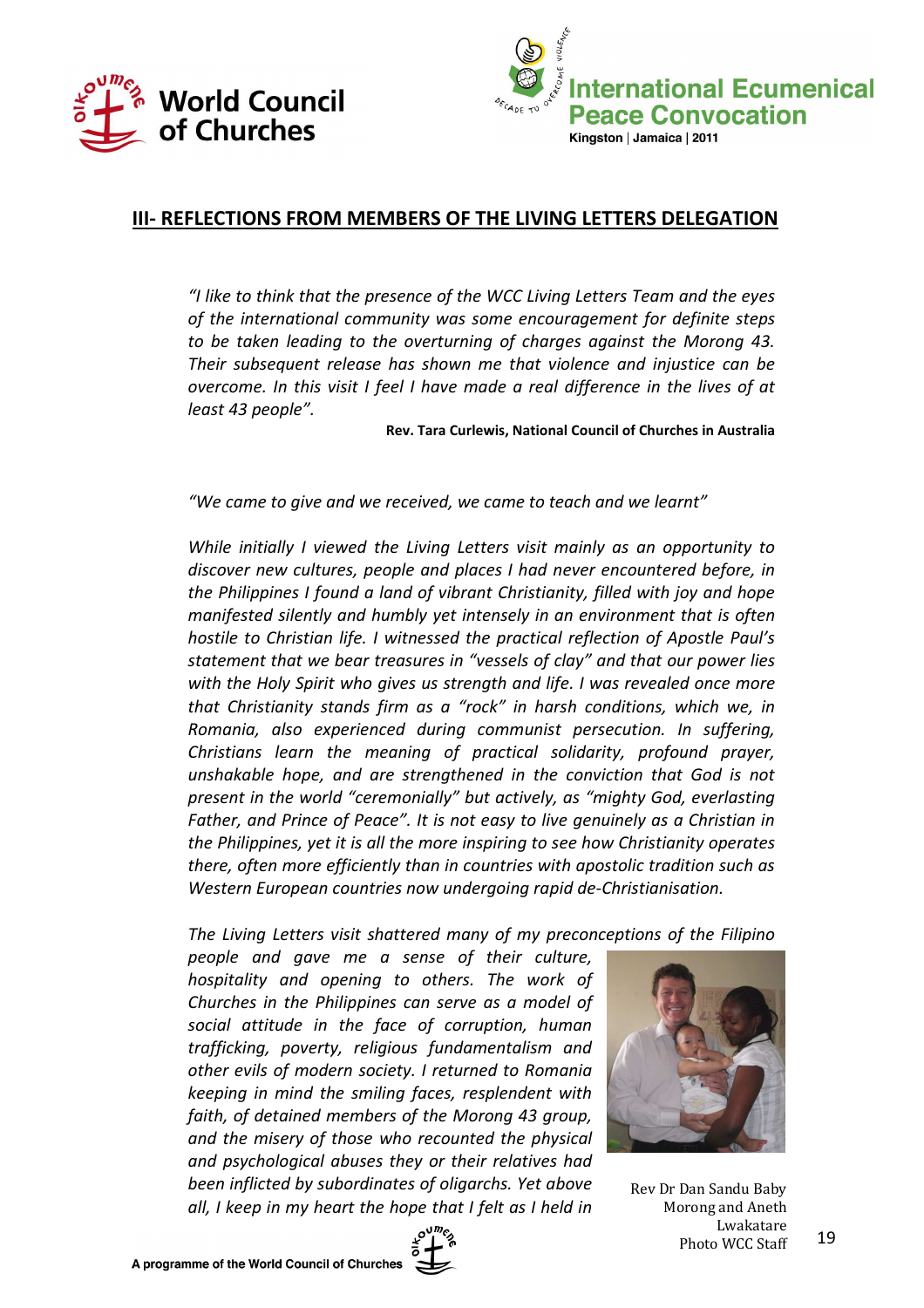



my arms one of infants of one of the group's member, a sign of trans-cultural Christian unity of Romania, Tanzania and the Philippines.

We give thanks to God for our fruitful visit, for the abundant blessings He gives us and for the opportunities He provides us to proclaim Him through our words and actions".

Rev. Dr Dan Sandu, Romanian Orthodox Church

"The souls of our Filipino neighbours are being pinched; their communities are suffering; their land and waters are crying out for release. We must continue to stand with them.

We are grateful that they stand with us and that they invited us to stand with them. They are a blessing to the global, ecumenical community, demonstrating what it is to live with courage: embodying hope, working for justice and resisting evil.

May all of our souls, our communities, and creation itself be blessed today by a renewed commitment to human rights. May we demonstrate that we are letters of Christ to one another, written not with ink but with the Spirit of the living God".

#### Moderator Mardi Tindal, United Church of Canada

I returned from the Living Letters visit emotionally and physically drained, in trying to absorb the horrendous situations, which many of the Filipino people faced on a regular basis : state-sponsored murders, enforced disappearances, illegal arrest and detention, violence, torture, intimidation, forced displacement, land-grabbing and the list goes on. It was difficult to come to terms with the levels of human suffering that we witnessed in the Philippines. Yet amidst this depressing darkness was the ray of hope: the undiminished and unquenchable spirit of the people we visited; their desire for justice and peace; their willingness to make whatever sacrifice required of them to this end. I am grateful for the opportunity to share in the lives and experiences of many of our Filipino brothers and sisters and I pray that God in His mercy will intervene in their situations and bring about His Justice and Peace as in the case of the Morong Detainees.

Ms Vijula Arulanantham, Christian Conference of Asia

Corruption, political repression , sovereignty, human rights violations, forced migration are all issues for a just and lasting peace that require of us reflection in so far as it leads towards qualitative change in the use of power.

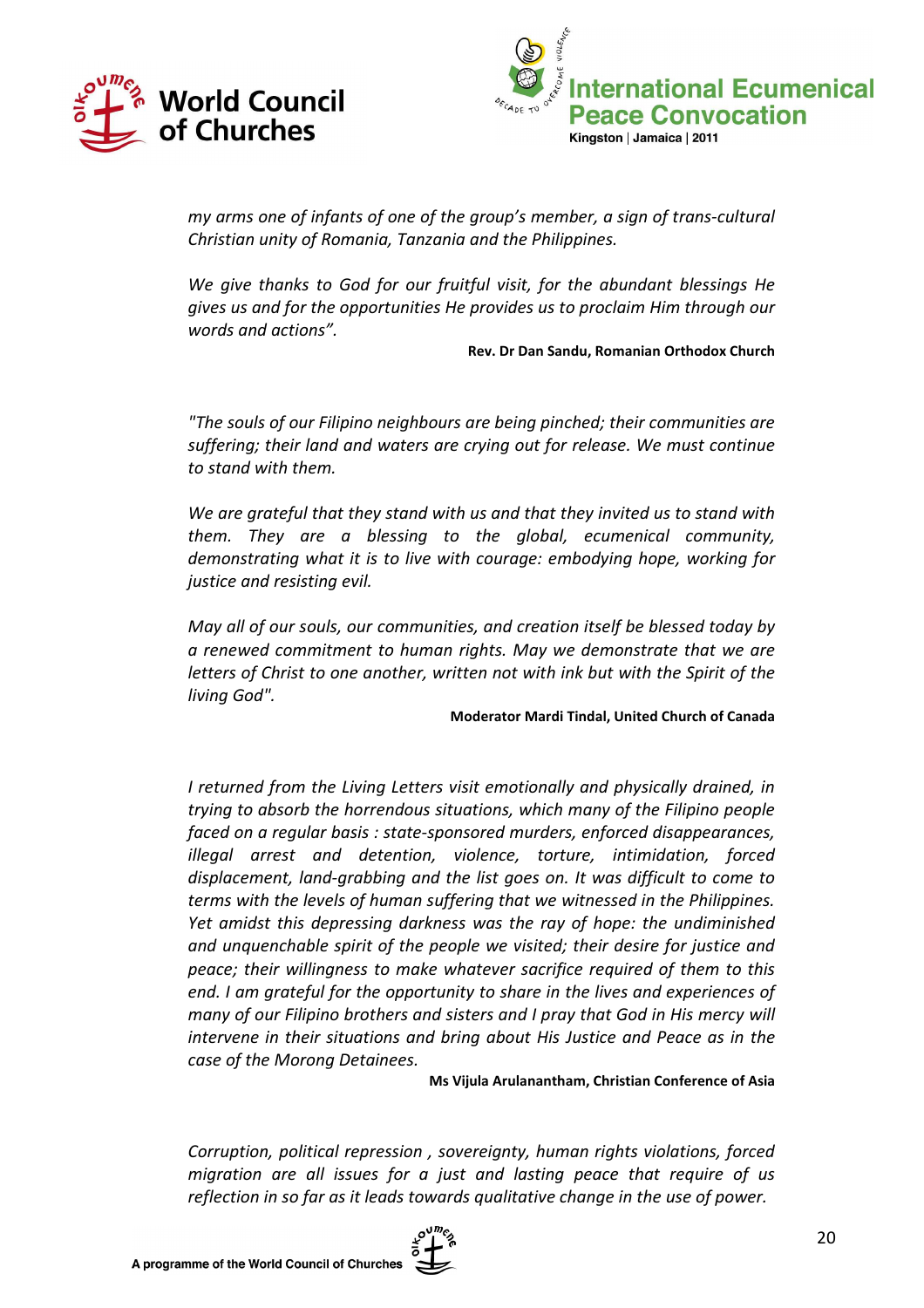



"The struggle for a just and lasting peace requires a movement or more precisely a people's movement inspired by the divine will: "you shall be my people and I shall be your God!" Such a movement can hardly be equated to a monument. Then, the church literally self-emptying for the people becomes the movement of the people for genuine change. At once it is ecumenical and evangelical. Ecumenical because it strives for that unity essential in seeking God's kingdom "on earth as it is in heaven". Evangelical because God's Word and the people's issues engage each other in the same way that Jesus engaged the Samaritan woman at the well and the sick man near the pool at Bethsaida. God's Word is proclaimed".

Fr Rex Reyes, National Council of Churches in the Philippines

"Being part of the WCC living letter team visiting the Philippines was a very nice and touching experience for me. The most interesting but touching part of the visit was when we paid a visit to the detention centre were the 43 health workers were detained. After meeting the male detainees and then later meeting the female detainees I was surprised by the smiles the female detainees had on their faces. They were full of hope that something positive would happen soon. The other stories we heard and the signs of hope we gave them was to me the most important part of the visit.

I was also impressed by the way the NCCP engages itself in human rights work despite all the challenges. The Living Letters visit was short but still it was very fruitful. Yet, a lot needs to be done for the people in Philippines and all other human being suffering from injustice".

Ms Aneth Lwakatare, World Council of Churches

"The Living Letters visit to the Philippines was an inspiring and challenging journey. Inspiring because it was a wonderful thing to experience the solidarity, kindness and devotion of the Filipino people, and particularly of NCC Philippines. I have shared with several my friends and family members about this visit, and I have to confess that I am really overwhelmed by the energy and dedication NCC Philippines and the local civil society at large put in improving the human rights situation in the country. The farmers in Hacienda Luisita are heroes by themselves.

Challenging because it was painful to feel powerless when Mercy, one of the Morong 43 who had a baby, was holding her one-month child and crying because of the year-long imprisonment. I am happy that now she is among the Morong 43 that have been released. Let's hope and pray that the remaining ones too will be freed soon".

Ms Semegnish Asfaw, World Council of Churches

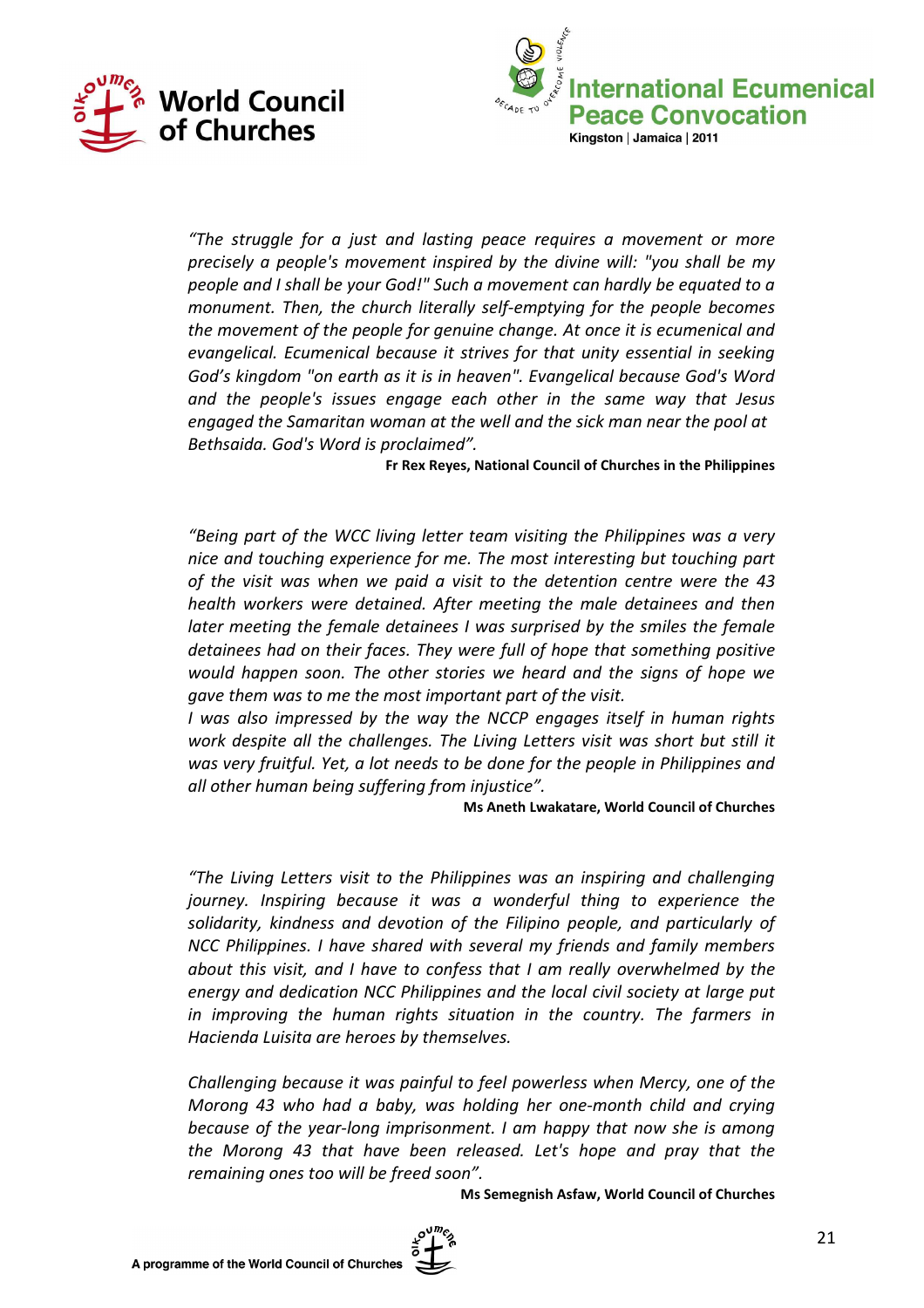



# IV- RECOMMENDATIONS

### 1. To the Ecumenical Community

The Living Letters Team to the Philippines request that the WCC/CCIA and CCA

- i. to write to President Aquino requesting him to implement the promises he made in his inaugural speech concerning the release of the political prisoners and to bring an end to the extra-judicial killings, enforced disappearances and abductions;
- ii. to call upon President Aquino for the immediate implementation of the decision of the Presidential Agrarian Reform Council to distribute land to farmers;
- iii. to call President Aquino to repeal the visiting forces agreement and withdraw all military presence from civilian communities;
- iv. requests the WCC through its Commission of the Churches on International Affairs (CCIA) to monitor the human rights situation in the Philippines, particularly the extra-judicial killings, the enforced disappearances, and abductions. We also encourage the CCIA to lobby influential bodies and Governments in regard to cancelling the Hacienda Luisita stock distribution option (SDO) scheme and distributing the land to the farmers;
- v. expresses concern at the presence of a culture of impunity and affirms the need for a review of extra-judicial killings, including cold cases, so that where sufficient evidence exists the perpetrators may be brought to justice;
- vi. encourages CCA to strengthen its human rights program due to the prevalence of human rights violations not only in the Philippines but also in many parts of Asia.

### 2. To the Government of The Philippines

The Living Letters Team to the Philippines

- i. encourages the Government of The Philippines in order to restore the confidence of the people of the Philippines in the judicial system to ensure that criminal investigation are conducted efficiently and expeditiously and that habeas corpus be upheld for all people at all times;
- ii. calls upon the Government to fully respect its responsibilities as a signatory to the UN Declaration on Human Rights;
- iii. strongly urges the President for the immediate and unconditional release of the 43 health workers;  $1$
- iv. encourages the Government to implement programmes ensuring that all personnel in the Armed Forces of the Philippines (AFP) and other Security Forces are trained in human rights standards and their responsibility to respect and protect the human rights of all people.
- v. encourages the government to consider the complex nature of development finance and loans with a view to safeguarding vital social services, such as hospitals, state universities and other agencies, as a priority for the Philippines to achieve the Millennium Development Goals by 2015.

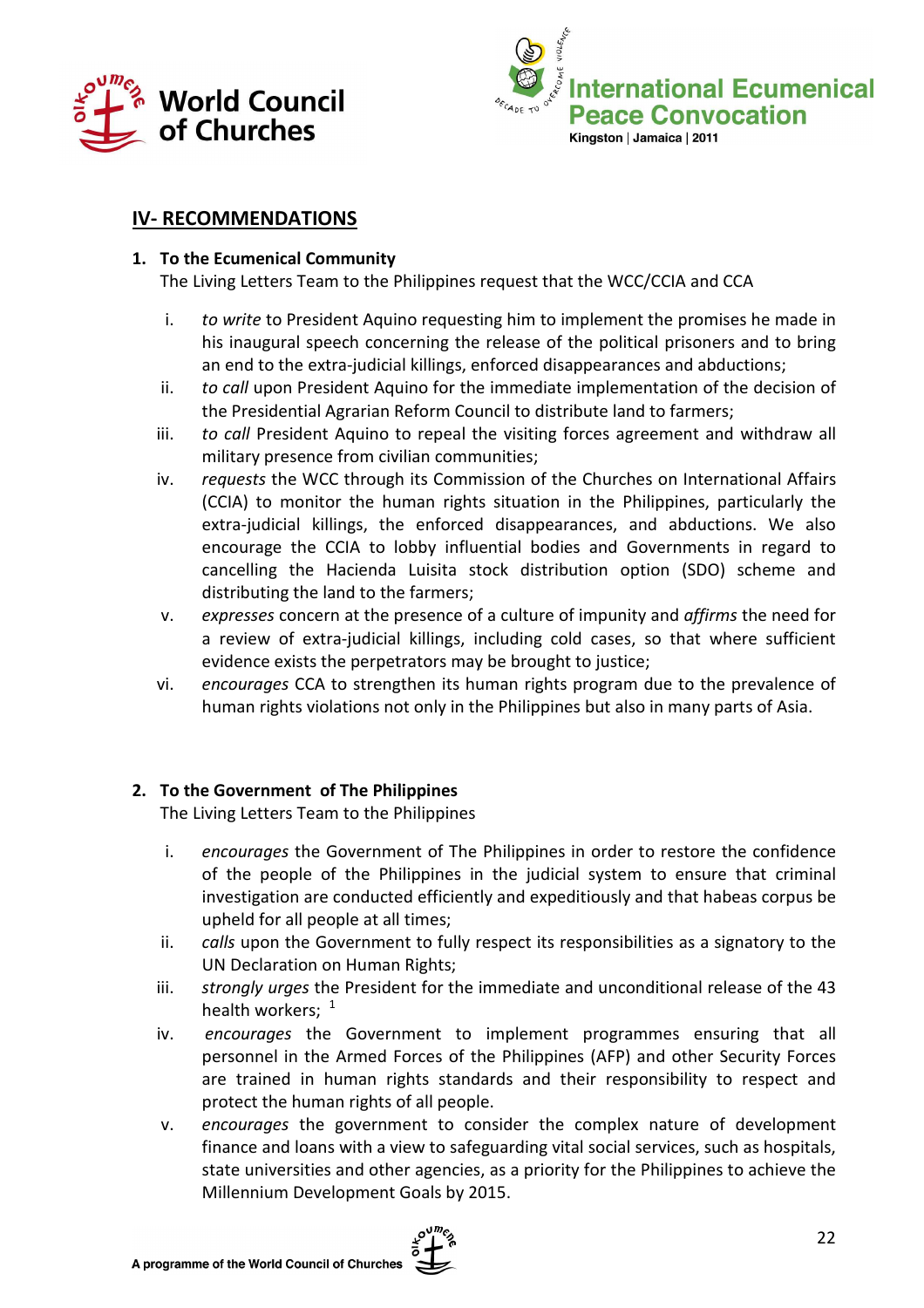



### 3. To the churches.

The Living Letters Team

- i. appeals that the National Council of Churches in the Philippines (NCCP) works hand in hand with the Roman Catholic Church in their efforts to overcome violence and bring lasting peace;
- ii. requests the NCCP and the Catholic Bishops Conference of the Philippines to initiate a "Truth and Reconciliation Process" for the sake of national health and healing;
- iii. appeals to the churches of Canada and Australia and their partners to impress upon their government agencies the importance of fully endorsing and implementing the recommendations of the UN special Rapporteur Philip Alston and ensuring responsible mining operations and military security activities in Mindanao and other provinces;
- iv. affirms the ministry of the church agencies who work with victims of harassment, intimidation and torture by providing sanctuary for people.

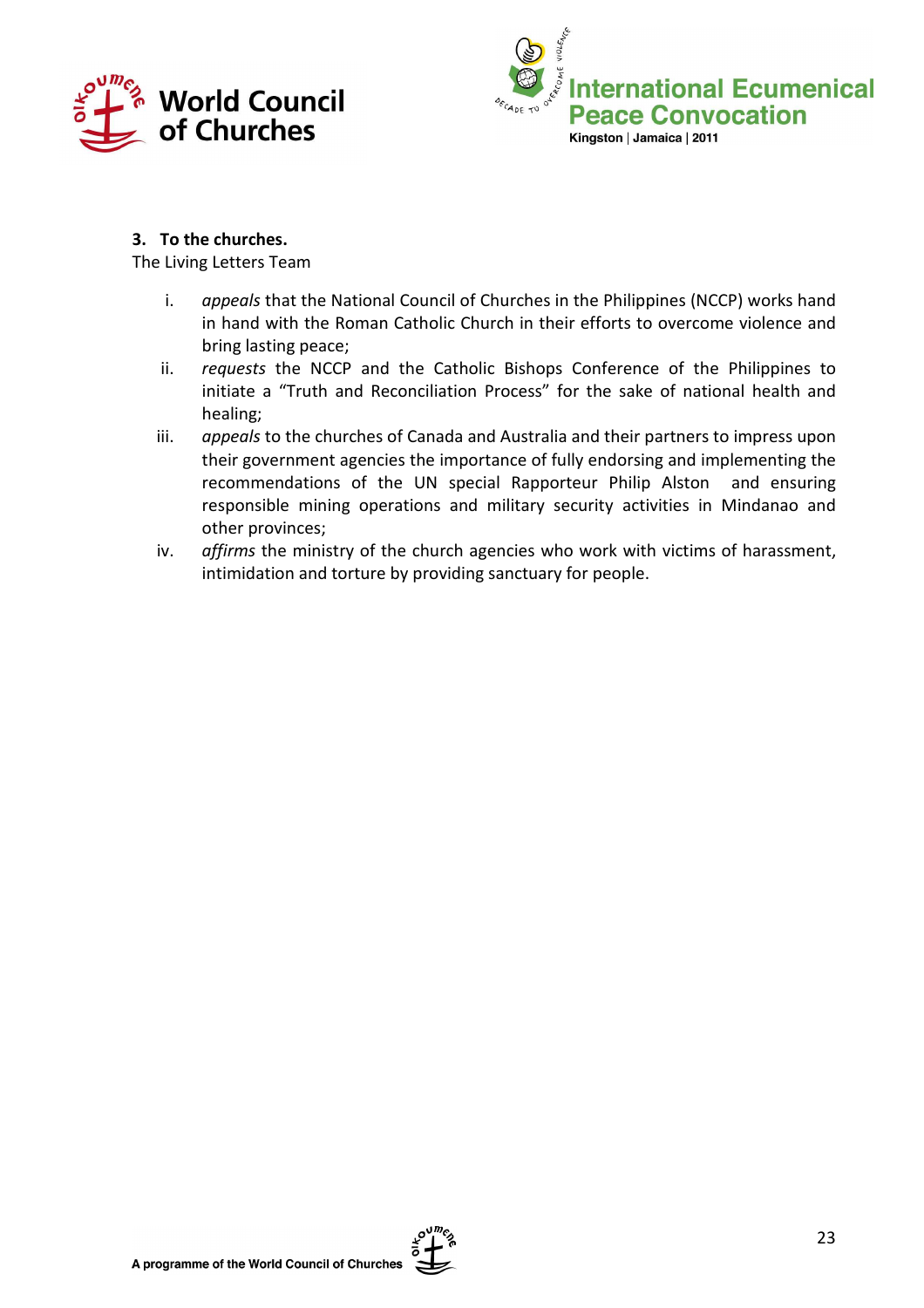



# V- EPILOGUE

Secretary de Lima presented the President with a memorandum concerning the release of the Morong 43 on December 3.

Human Rights Day December 10, President Benigno C. Aquino III ordered the Department of Justice (DOJ) to withdraw the charges against the 43 health workers

December 16 the charges were dropped.

December 17, 33 of the detained Morong 43 were released from Camp Bagong Diwa.

In the early hours of December 18, those released attended a press conference in the Cathedral Hall of the Episcopal Church's National Cathedral of St. Mary and St John. The Most Rev. Edward Malecdan, Prime Bishop of the Episcopal Church in the Philippines, Bishop Emeritus Gabriel Garol of the United Church of Christ and The Very Rev. James Boliget, Dean of the Cathedral were amongst those who welcomed those released after 10 months and 6 days detention.

December 28, two more of the health workers walked to freedom.

Three health workers remain in detention at Camp Bagong Diwa under other charges,

The five health workers who were previously separated from the group remain under military detention.

NCCP continues to monitor the status of all remaining in detention.